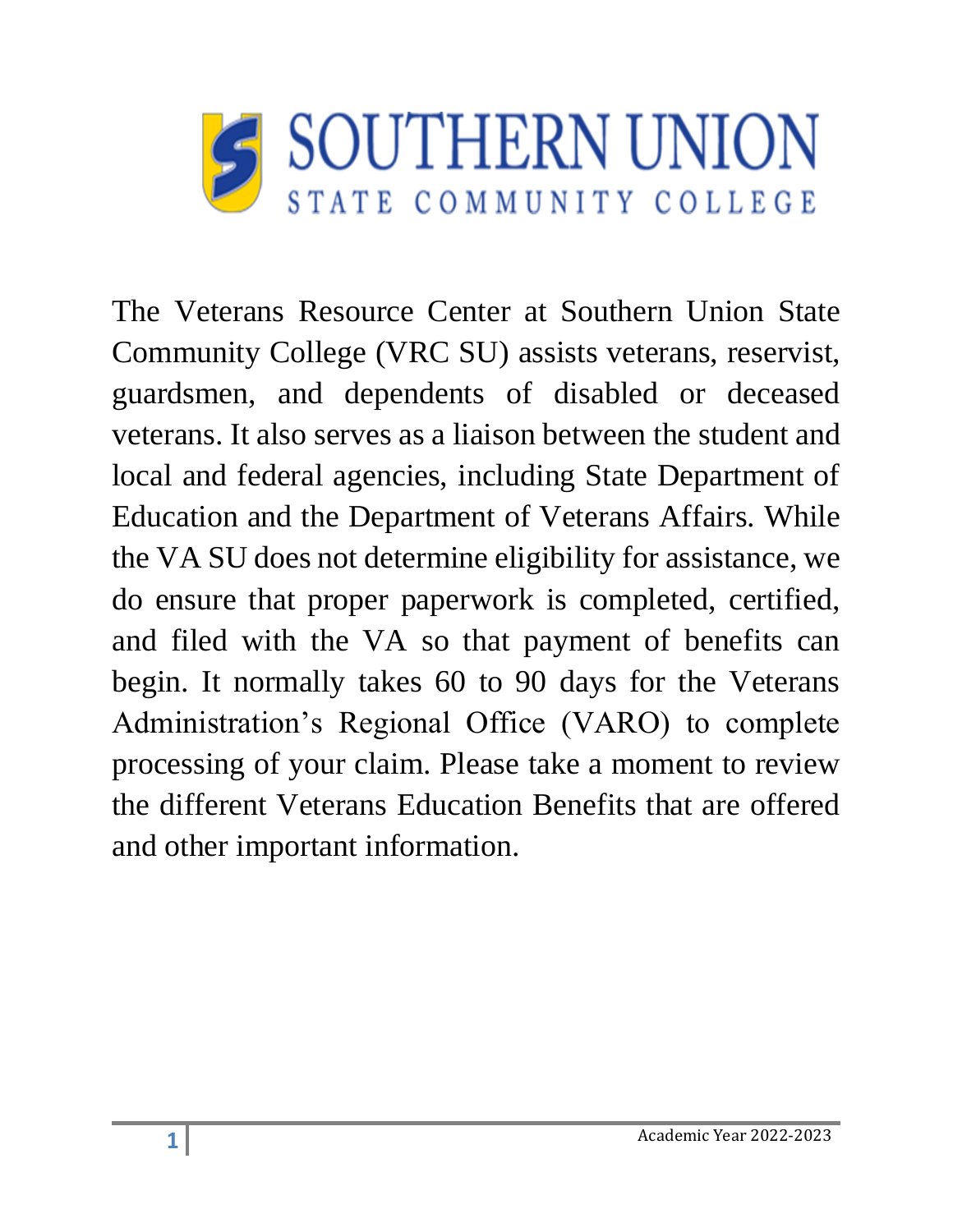#### Dear SUCC student

Southern Union State Community College and I, Rosario Thomas "Veterans Specialist/ School Certifying Official" would like to take this opportunity to thank you and your family for the service and sacrifice made to protect our freedom. A few highlights are addressed in this letter specifically related to Veterans Education Benefits.

On January 5, 2021, the President signed the Johnny Isakson and David P. Roe, M.D. Veterans Health Care and Benefits Improvement Act of 2020 into law (Public Law 116-315). The new law requires schools and training providers to be financially responsible, instead of the student, for benefits paid directly to an educational institution. This applies to tuition and fee payments and Yellow Ribbon program payments under the Post-9/11 GI Bill (including under the Edith Nourse Rogers STEM Scholarship), and to advance payment of benefits under the various GI Bill programs. Currently, VA payment systems for the Post-9/11 GI Bill automatically establish debts against students or schools and an overpayment letter is generated and sent. A school debt is established when a student terminates enrollment on or before the first day of the term and VA has paid the institution tuition and fees (and in some cases Yellow Ribbon payments). A student debt is established when the student reduces or terminates enrollment after the first day of the term. When a debt is established, either the student or the school is notified and provided next steps to address the overpayment.

Southern Union does not participate in the advance payment procedure for Veterans using Federal Education Benefits. Any tuition and fees not paid by the VA is the student's responsibility at the day of registration. Once the student registers for classes, his/her enrollment certification is submitted to the VA Regional Office in Muskogee, Oklahoma. It normally takes about six weeks before the Veteran receives his/her first monthly housing allowance. After that initial delay, future checks should be received at the first of every month. In order to receive full time benefits, a student must take a minimum of twelve (12) hours per semester. Less than full time will result in a reduction in the monthly benefits. If student drop credit hours; he/she is responsible for notifying the School Certifying Official at SUSCC. It will be the student's responsibility to repay the tuition that is owed once they have withdrawn from classes to Southern Union State Community College for any overpayments that may occur; because of the drop-in hours.

It is the student's responsibility to keep the school certifying official (SCO) informed of the enrollment status for each semester. You must report any change of hours, curriculum, address, or ending date of enrollment at SUSCC when you plan to transfer and/or drop out of school for any period of time.

All transfer students must have a copy of their academic and military transcripts mailed to the Records Office of SUSCC as soon as possible. Certification will be granted only for those courses which are applicable to the declared program of study (major). Any deviation must be approved by the VA SCO.

The toll-free number of the VA Regional Office (Federal Education Benefits) is 1-888-442-4551. You can speak with an education case manager Monday through Friday during normal business hours; or you can visit the VA website at www.gibill.va.gov.

Best Regards,

Rosario Thomas, SCO/Veterans Specialist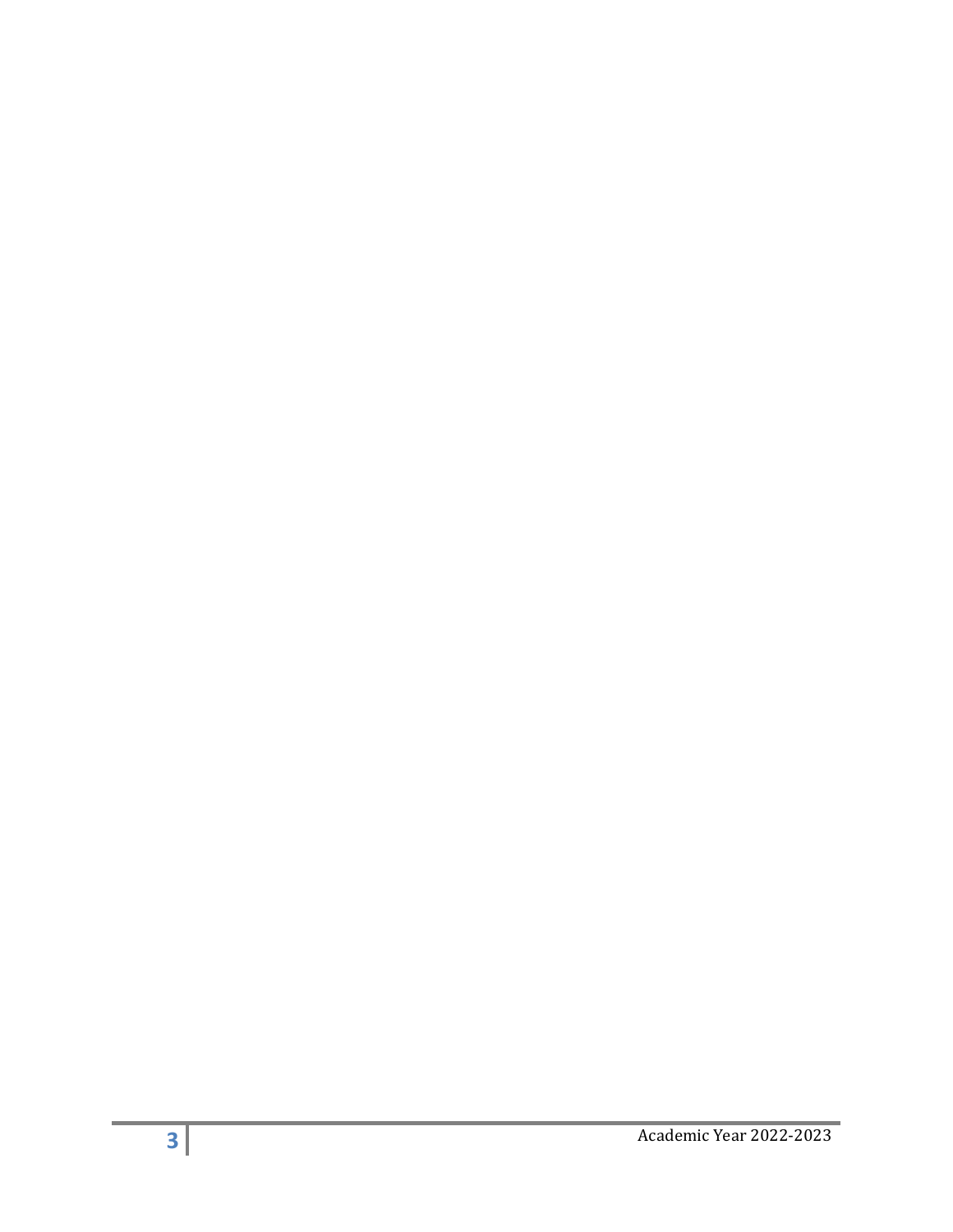#### **TABLE OF CONTENTS**

| <b>State Programs</b>                         |                         |
|-----------------------------------------------|-------------------------|
|                                               | $\overline{\mathbf{4}}$ |
|                                               | $5-6$                   |
|                                               | 7                       |
|                                               | $8-9$                   |
|                                               | 10                      |
| <b>Federal Programs</b>                       |                         |
|                                               | 12                      |
|                                               | 13                      |
|                                               | 14-16                   |
|                                               | 16                      |
|                                               | 17                      |
|                                               | 17                      |
|                                               | 18                      |
|                                               | 18                      |
| <b>Veterans Affairs Policy and Procedures</b> |                         |
|                                               |                         |
|                                               | <b>20</b>               |
|                                               | 21                      |
|                                               | 22                      |
|                                               | 22                      |
|                                               | 22                      |
|                                               | 23                      |
|                                               | 23                      |
|                                               | 23                      |
|                                               | 24                      |
|                                               | 25                      |
|                                               | 25                      |
|                                               | 26                      |
|                                               | 26                      |
|                                               | 27                      |
| SAP.                                          | $27 - 30$               |
|                                               | 30                      |
|                                               | 30                      |
|                                               | 30                      |
|                                               | 31                      |
|                                               | 31                      |
|                                               | 32                      |
|                                               |                         |
|                                               |                         |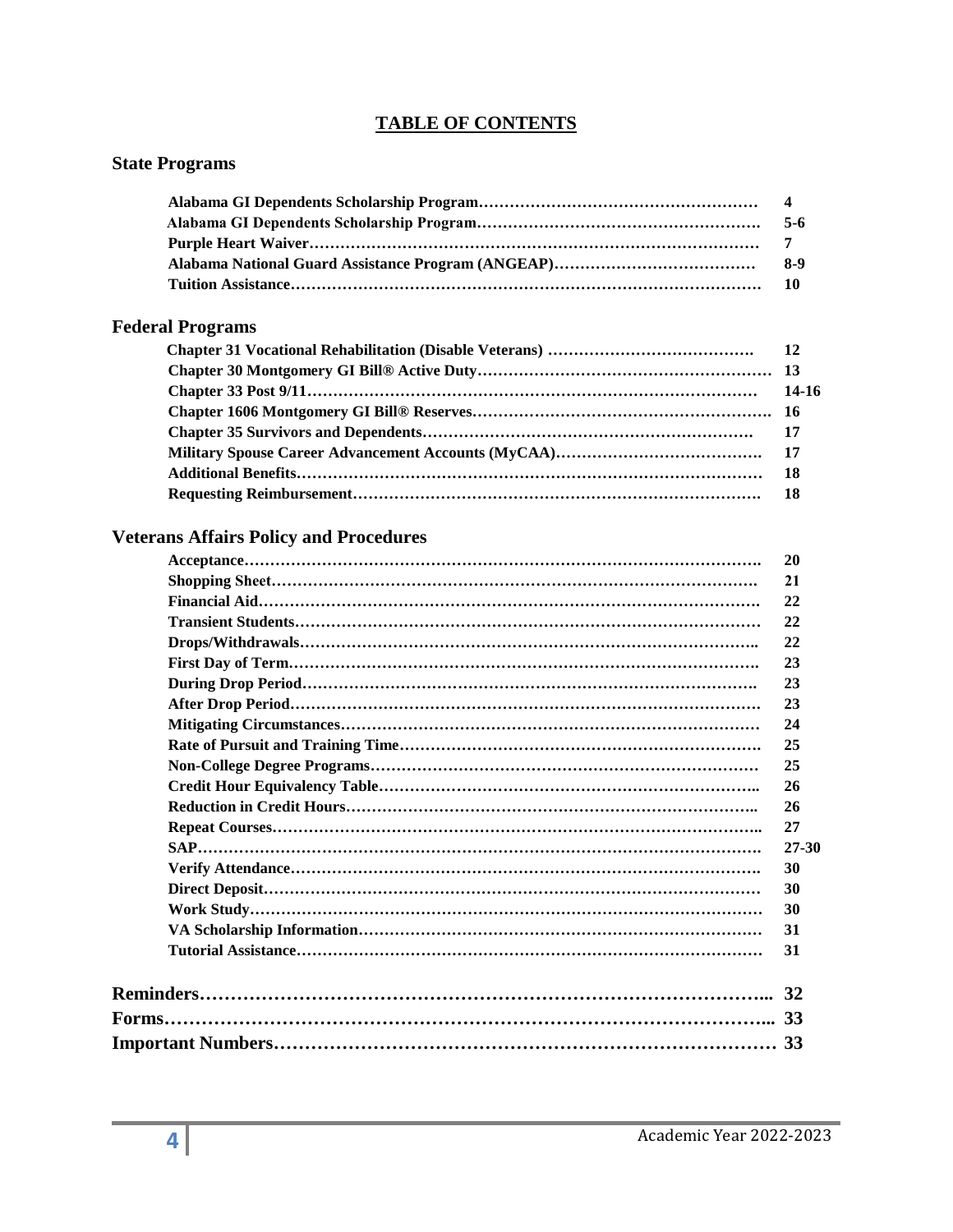# **STATE PROGRAMS**

## **Alabama GI Dependents Scholarship Program**

This nationally renowned program was created by Act 633 and approved October 1947 by the Alabama Legislature. It is administered by the Alabama Department of Veterans Affairs and is governed by the Code of Alabama 1975, Section 31-6-1. The veteran must meet the qualifications listed below to establish eligibility of his/her dependents. A dependent is defined as a child, stepchild, spouse or the un-remarried widow (er) of the veteran.

**Military Service**: The veteran must have honorably served at least 90 or more days of continuous active federal military service or honorably discharged by reason of serviceconnected disability after serving less than 90 days of continuous active federal military service during wartime.

The ADVA will recognize the following periods of wartime service:

- April 6, 1917 November 11, 1918 (World War I)
- December 7, 1941 December 31, 1946 (World War II)
- June 27, 1950 January 31, 1955 (Korean War)
- February 28, 1961 May 7, 1975 (Vietnam War)
- August 2, 1990 Present (Operation Desert Shield/Desert Storm/Iraqi Freedom/Enduring Freedom-Afghanistan)

**Disability Requirements:** Beginning July 31, 2017 veterans must be rated 40% or more due to service-connected disabilities or have held the qualifying rating at the time of death, be a former prisoner of war (POW), declared missing in action (MIA), died as the result of a serviceconnected disability rating or died while on active military service in the line of duty.

**Residency Requirements:** (Veterans must qualify under at least one of the following two requirements).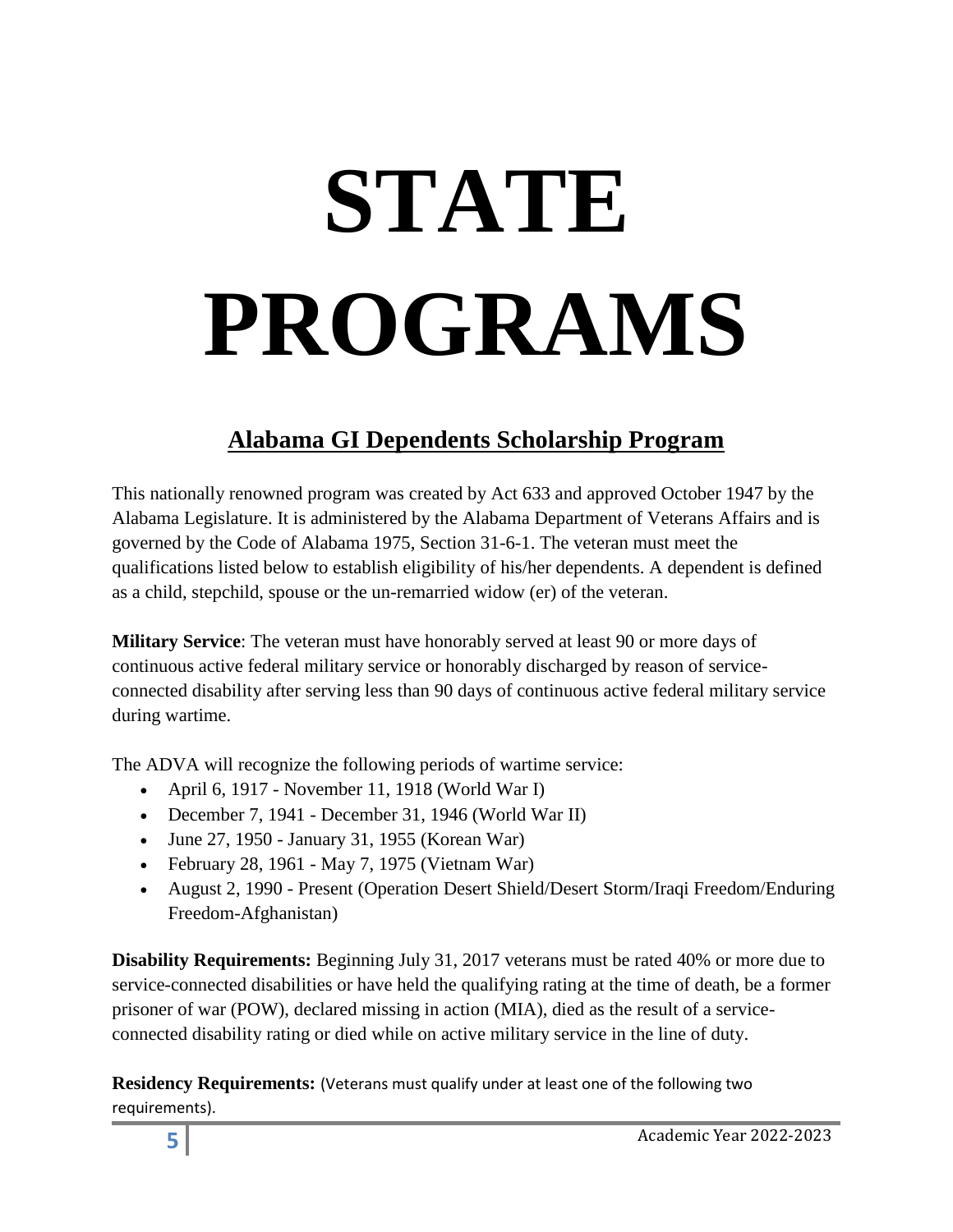1. Permanent civilian resident for at least one year immediately prior to initial entry into federal active military service or any subsequent entry into federal active military service where a 12 month break in service occurred

#### **AND one of the following:**

\*Current resident for at least two years immediately prior to the date of this application or date of veteran's death; or

\*Current resident who was discharged within the last 12 months; or

\*Filed a resident Alabama income tax return for the past 10 consecutive years.

2. Bona fide permanent resident for at least five years immediately prior to the date of this application or the date of the veteran's death. Applies to 100% permanent and total ratings only. **Entitlement:** Children and stepchildren of qualified veterans may receive five standard academic years (10 semesters) at any Alabama State-supported institution of higher learning or a prescribed course of study at any state–supported technical college to be used for undergraduate courses of study at the in-state tuition rate.

The entitlement applies to the following:

Spouses or un-remarried widow (er)s of a veteran rated as 100% permanently and totally disabled may also receive five standard academic years (10 semesters) at any Alabama Statesupported institution of higher learning or a prescribed course of study at any state–supported technical college to be used for undergraduate courses of study at the in-state tuition rate.

Spouses or un-remarried widow (er)s of a veteran rated 40-90% disabled are entitled to three standard academic years (6 semesters) at any Alabama State-supported institution of higher learning or a prescribed course of study at any state–supported technical college to be used for undergraduate courses of study at the in-state tuition rate.

Beginning with applications received at the Alabama Department Headquarters office with a postmark dated on or after July 31, 2017, tuition will be limited to the Department of Defense Tuition Assistance Cap (currently \$250 per semester hour) and required textbooks and applicable fees will be limited to a combined \$1,000 total per student for each semester. Schools may waive any overages of these charges at their discretion. All scholarships and grants must be applied to education expenses first (unless otherwise proscribed by state law) and the Alabama G.I. Dependent Scholarship Program will be applied for any applicable remaining charges pursuant to current state law.

**Note:** Students who made application prior to Fall 2009 received a lower number of awarded semesters and students who made application prior to Fall 2014 were not required to utilize benefits for undergraduate courses of study.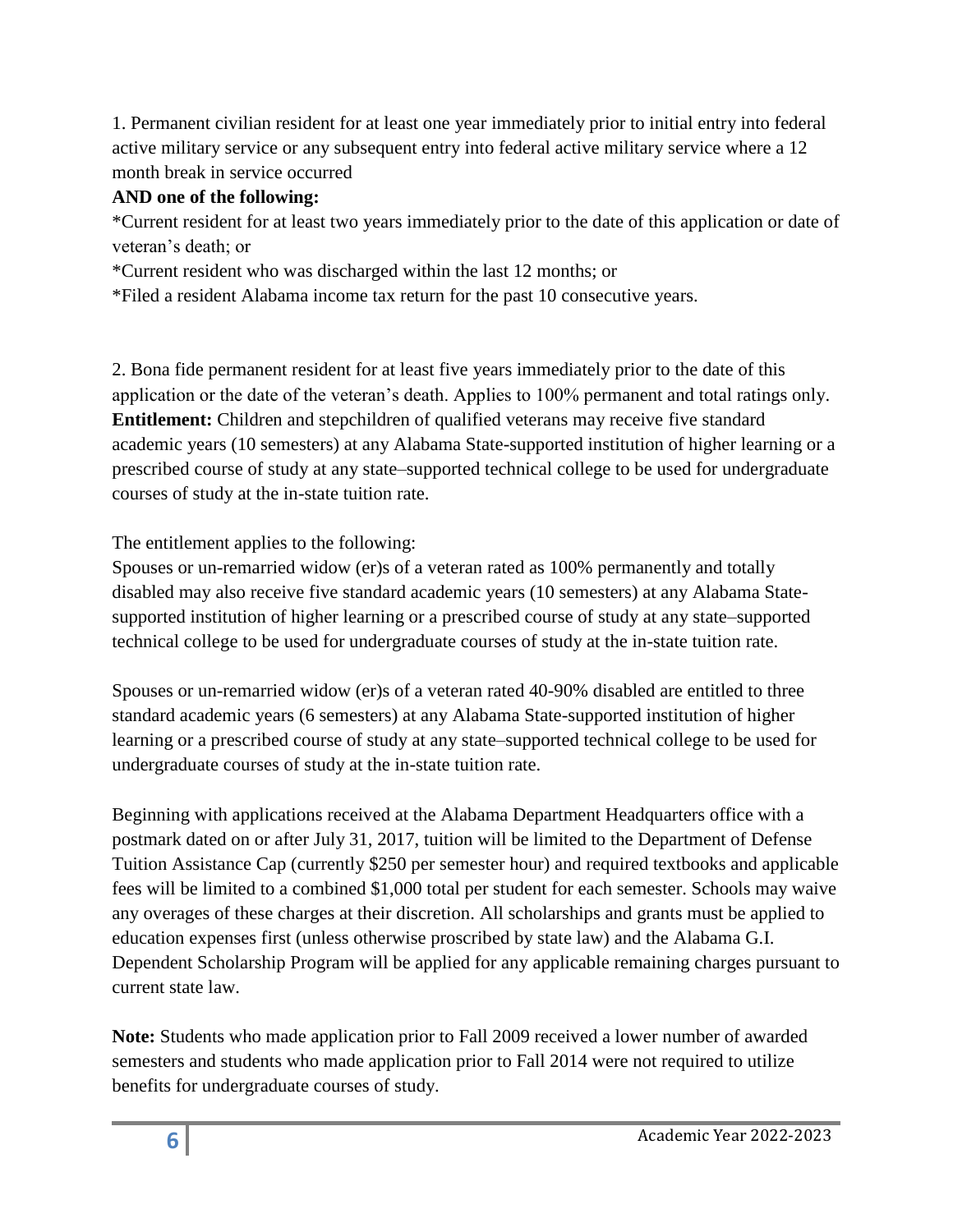**Age Deadline:** The child or stepchild must initiate training prior to their 26th birthday. The age 30 deadline may apply in certain situations. There is no age deadline for submission of the application by the spouse or un-remarried widow(er).

**Unauthorized Courses:** The Alabama G.I. Dependent Scholarship Program does not pay for noncredit or remedial courses, placement testing, GED preparation, continuing educational courses, pre-technical courses nor state board examinations.

**Book Purchases:** The Alabama G.I. Dependents' Scholarship Program will pay for only those books that are mandatory for the courses in which you are officially enrolled. The program does not pay for the purchase of reference manuals, suggested reading materials, study guides or recommended workbooks. **Supplies:** The Alabama G.I. Dependent Scholarship Program does not pay for supplies such as pens, paper, notebooks, tools, art supplies, uniforms, computer software products, etc.

**Application Assistance:** The Veterans Affairs Department maintains an office in each county of the State which can furnish information and assist in filing your application. To locate the nearest VA office in your area; visit https[://va.alabama.gov/serviceofficer/.](file:///H:/ROSARIO/AL%20SCH.docx) Out-of-state applicants may receive additional information by visiting [www.va.state.al.us/scholarship.htm](file:///H:/ROSARIO/www.va.state.al.us/scholarship.htm) or by contacting:

Department of Veterans Affairs Alabama G.I. Dependents' Scholarship Program P.O. Box 1509 Montgomery, AL 36102-1509

**School Transfer Requirements:** Approval is required prior to transferring or enrolling in another Alabama state-supported school. A "Request for Supplemental Certificate (ADVA 5s) must be completed by the student and the VRC will then forward the request to the Alabama Department of Veterans Affairs.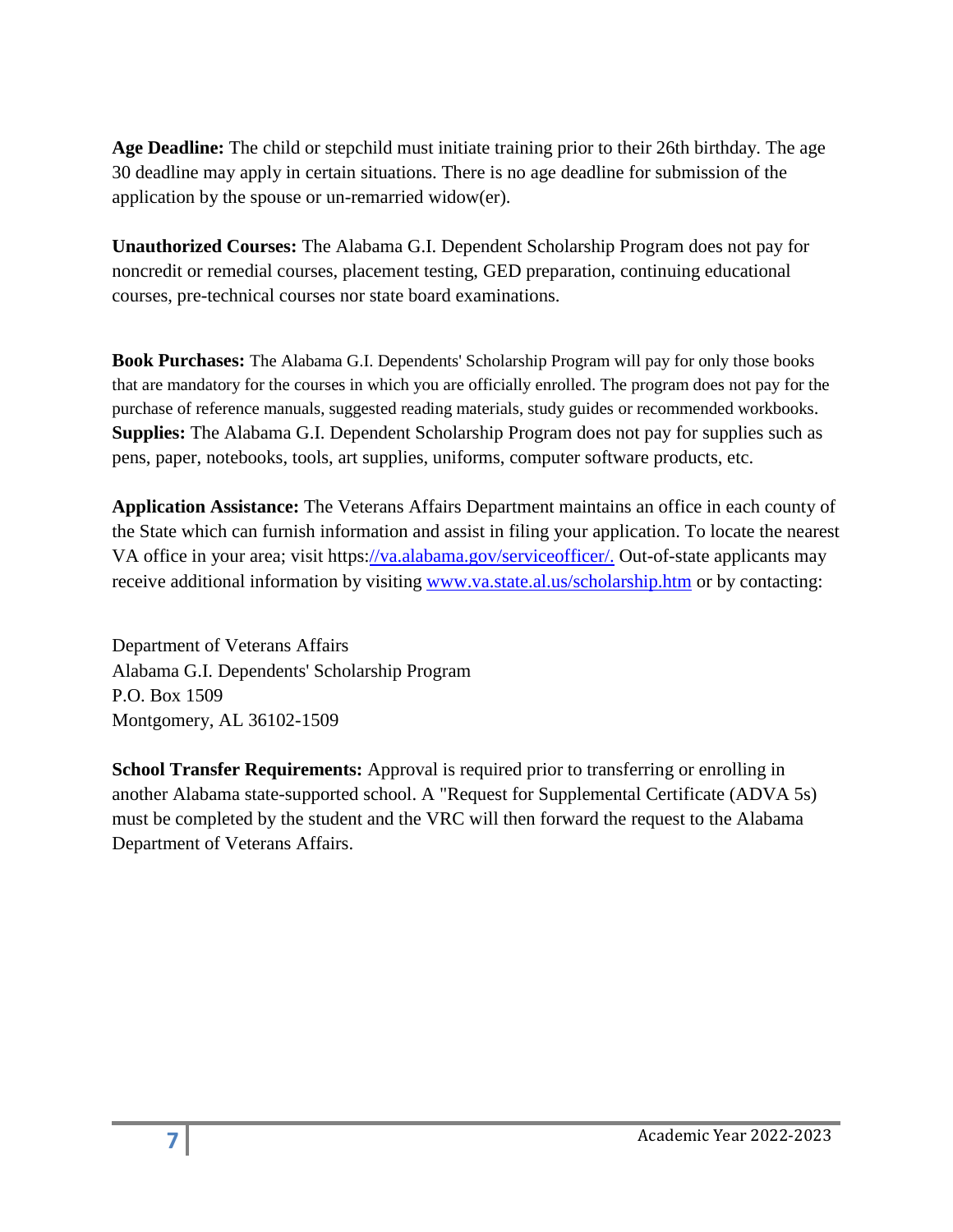## **Purple Heart Waiver**

The Purple Heart Waiver is a waiver of undergraduate tuition and fees for Purple Heart recipients.

A public institution of higher education may waive undergraduate tuition and fees for each veteran who is the recipient of the Purple Heart and who satisfies all of the following:

- Is enrolled as a full-time, part-time, or summer school student in an undergraduate program that culminates in a degree or certificate.
- Is currently, and was at the time of the military action that resulted in the awarding of the Purple Heart, a resident of this state.
- Submits to the public institution of higher education the DD-214 form issued at the time of separation from service as documentation that he or she has received the Purple Heart.

The waiver provided to the recipient of a Purple Heart may be applicable for up to 125 percent of the number of required credit hours of the degree or certificate program for which the veteran is enrolled. Nothing in this section shall be construed to lower, or make an exception to, the admission and retention standards or requirements of a public institution of higher education affected by this section. Any veteran, in order to obtain and retain the educational benefits of this section, shall satisfy all scholastic and other requirements for entrance into and continuing enrollment in the applicable public institution of higher education.

The benefits provided by this section shall be in addition to all other benefits provided by law and shall only be available to an eligible veteran after he or she has utilized all other educational benefits, excluding any benefit that is partially funded by the veteran, such as those benefits provided in the federal Montgomery GI Bill, also known as Chapter 30.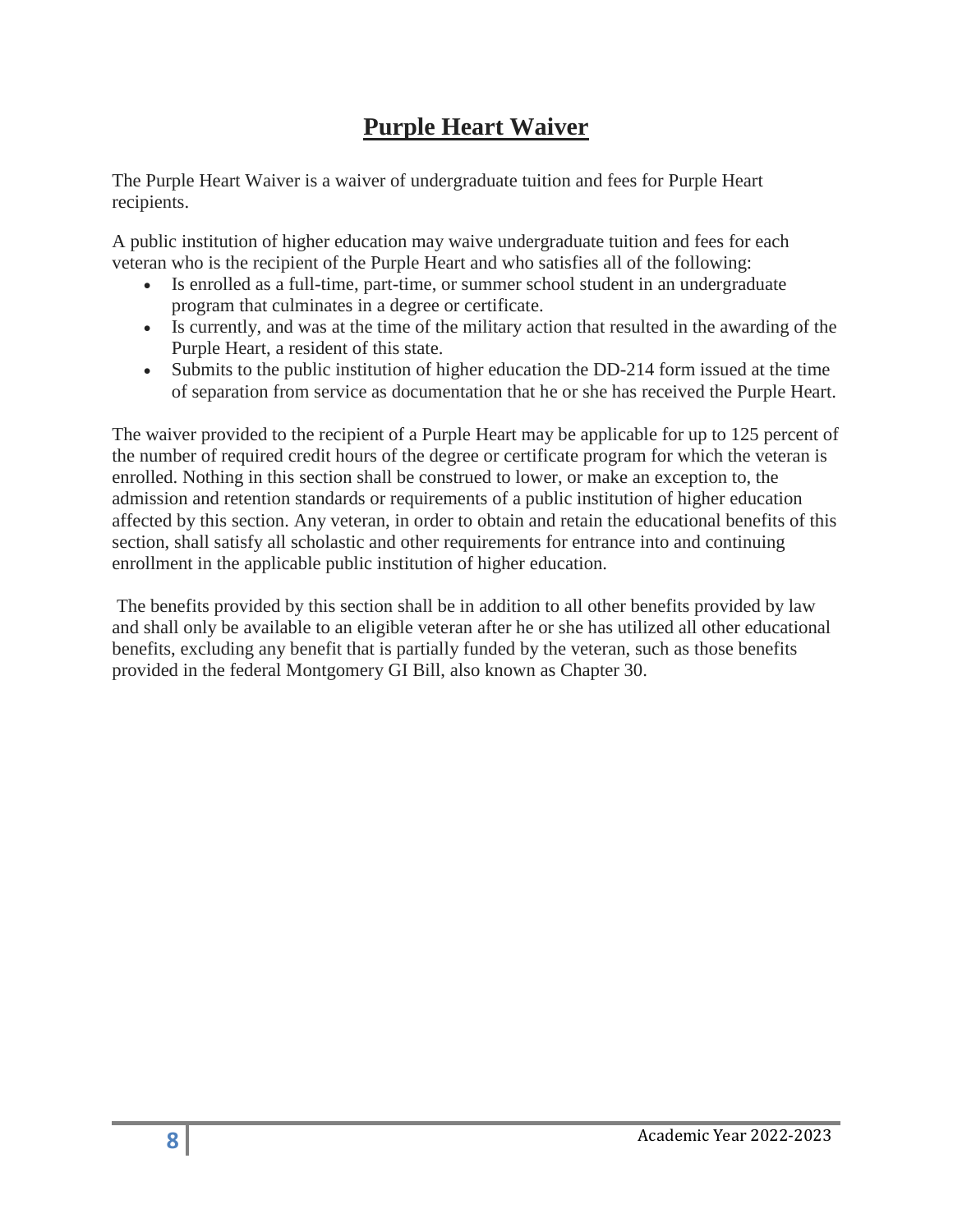# **Alabama National Guard Assistance Program (ANGEAP)**

ANGEAP is a program established by the legislature of the State of Alabama and is designed to provide financial assistance to active Alabama National Guard members who are enrolled in degree programs at accredited postsecondary institutions of higher learning located within the State of Alabama. Students must complete the Free Application for Federal Student Aid online at www.studentaid.gov in order to be considered for the ANGEAP program.

The award amount for each year will be determined by ACHE based upon institutional tuition increases and the annual program appropriation each year. The award amount per semester (Fall, Spring, Summer) is not to exceed the average cost of tuition per semester of a state-supported Alabama four-year public institution. The annual application and award amount per semester will be determined by July 31st of each year.

#### **Benefits:**

ANGEAP, is the Payer of Last Resort, and will cover only the remaining balance of tuition and instructional fees that are not otherwise covered by other aid received by the student. Grants, scholarships, federal and state VA benefits paid directly to the institution for tuition purposes are to be used first.

#### **Eligibility:**

- Must be at least 17 years of age
- Be an Alabama resident
- Be an active member in good standing with the Alabama National Guard
- Be a member of a federally recognized unit of the Alabama National Guard
- Completed basic training and advanced individual training, be enrolled in a degree program
- Maintain **Satisfactory Academic Progress (2.0 GPA or higher)** toward a degree

**Application Procedure:** Obtain an ANGEAP form from your guard unit for certification. Complete section one and submit the ANGEAP form to the Veterans Resource Cent at Southern Union State Community College. Alabama Commissions on Higher Education (ACHE) will send the payment to the school's Financial Aid / VA Officer.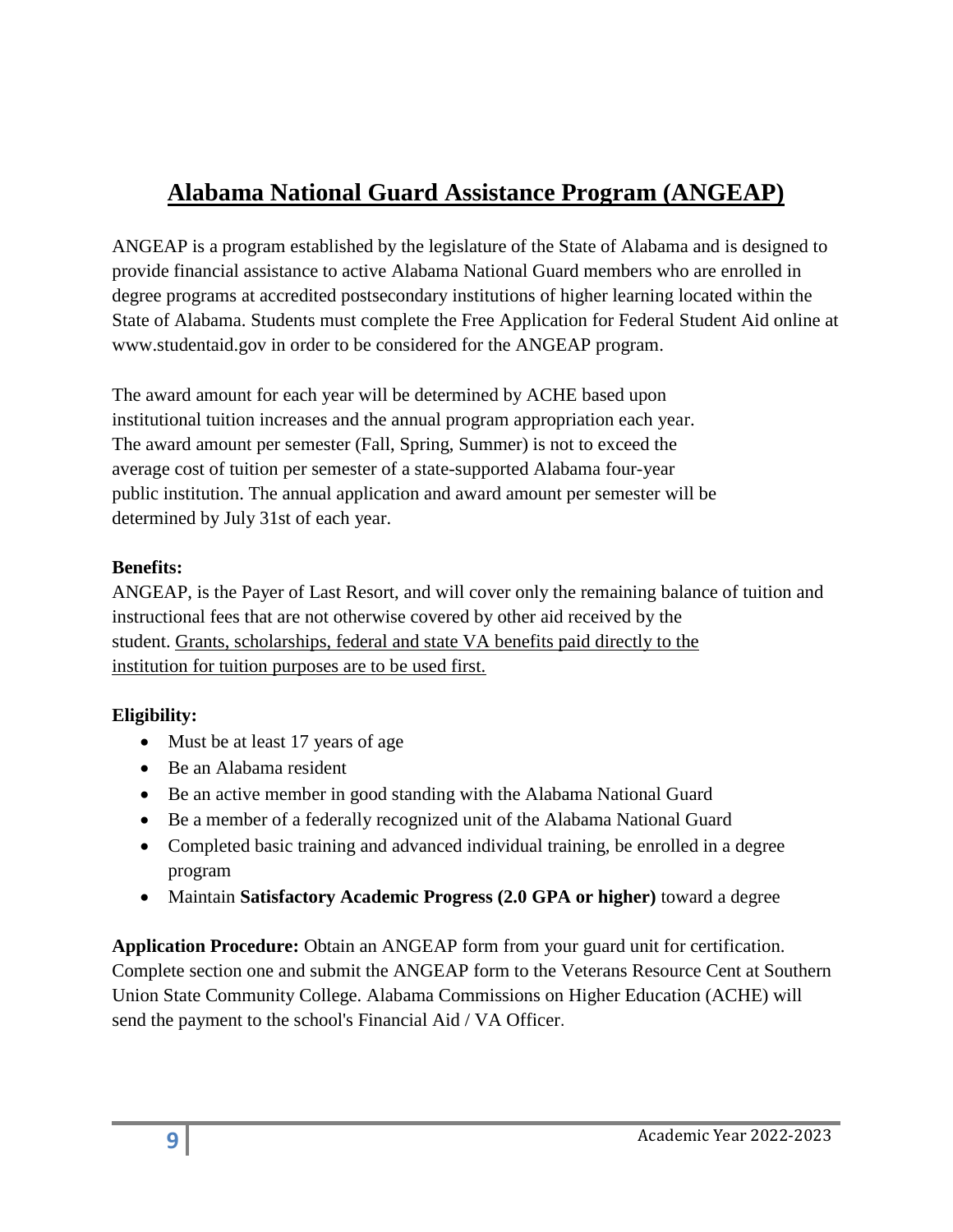#### ANGEAP Students

Due to limited ANGEAP funding; beginning Spring 2022 Southern Union State Community College will be requiring that all students using ANGEAP to pay their tuition and fees up front. Applying for FAFSA and being approved is one way that your tuition can be paid, or you can pay out of pocket for expenses.

Please understand that reimbursement is dependent upon receipt of ANGEAP funds released to the school and it is not guaranteed that a reimbursement will be issued.

I, have read the statement above and understand the guidelines provided.

| Signature: |  |
|------------|--|
|            |  |

Student Number: \_\_\_\_\_\_\_\_\_\_\_\_\_\_\_\_\_\_\_

Date: \_\_\_\_\_\_\_\_\_\_\_\_\_\_\_\_\_\_\_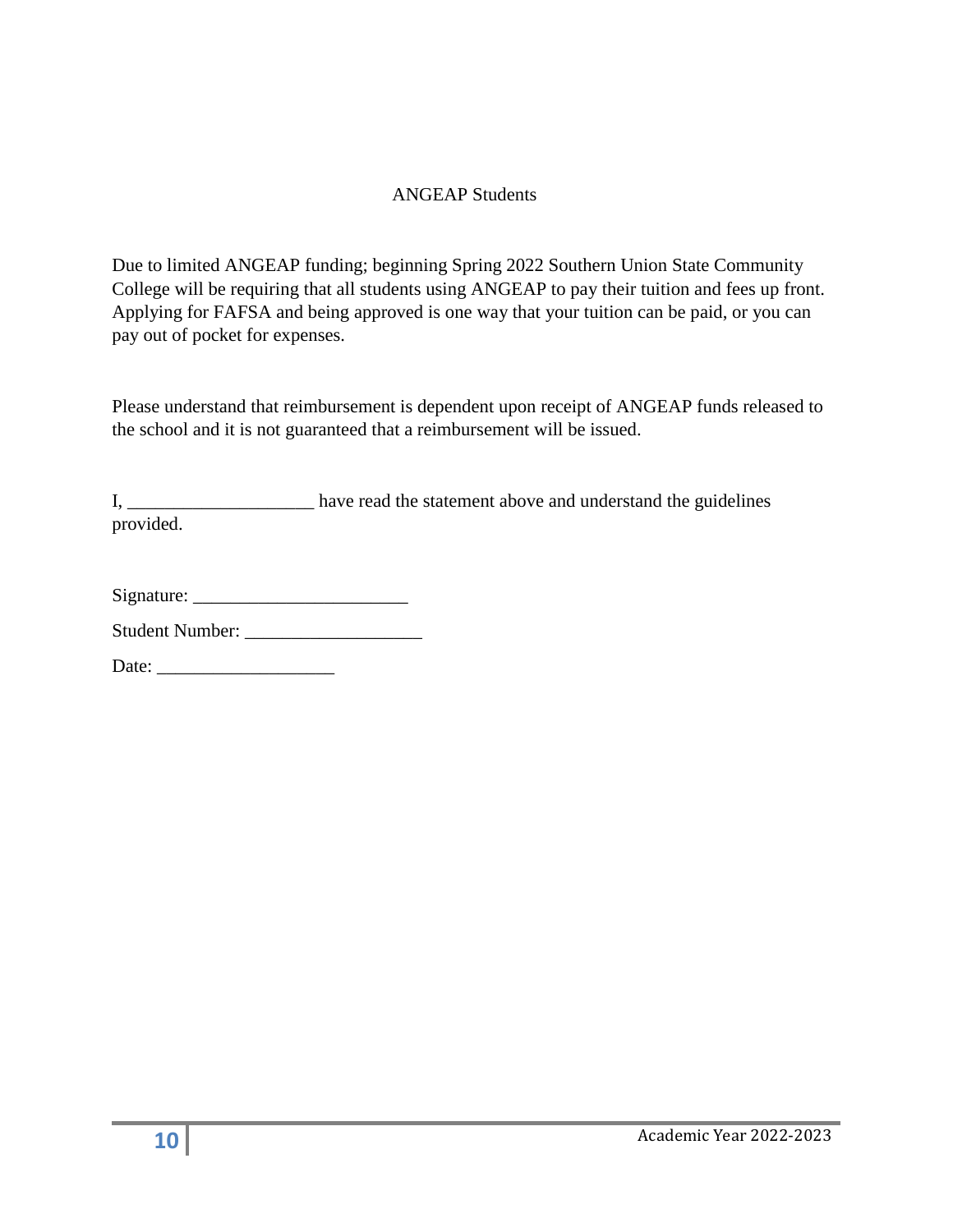## **Tuition Assistance (ArmyIgnitED)**

Tuition Assistance (TA) is a Department of Defense (DOD) program. VA does not administer TA. TA rules vary by branch of service and can even vary between units depending on whether the unit is active, reserve, or National Guard.

If a student receives education benefits from VA and receives TA benefits from the military, duplication of benefits may be an issue. The issue might involve VA regulations, DOD regulations, or both since VA and DOD both have regulations about receiving VA benefits and TA at the same time. Potential duplication issues are outlined below.

The Tuition Assistance (TA) program provides financial assistance for voluntary off-duty education programs in support of a Soldier's professional and personal self-development goals. TA is available for courses that are offered in the classroom or by distance learning. The courses must be offered by schools that are registered in ArmyIgnitED and are accredited by accrediting agencies that are recognized by the U.S. Department of Education.

In addition to degree programs, TA is available to Soldiers to complete a high school diploma and to complete certificate programs. However, TA will not be approved to complete credentials at the same or a lower educational level. TA is not authorized for programs beyond a master's degree. All eligible Soldiers will request TA through ArmyIgnitED. Non-Army servicemembers must obtain TA through their branch of Service.

#### **TA PROCEDURES**

- Soldiers must request TA through [armyignited.com](file:///C:/Users/rthomas/Documents/armyignited.htm) prior to the course start date and no later than 14 days after the 1st day of the semester.
- TA is requested on a course-by-course basis every semester and the TA approval must be submitted to the VA Coordinator.
- ArmyIgnitED will notify the Soldier whether the TA is approved or not. If the TA request is not approved, ArmyIgnitED will advise the Soldier of the reason and next steps.
- All drops/withdrawals must be handled through ArmyIgnitED. Soldiers who do not successfully complete a class will be required to repay the TA. Soldiers who are unable to successfully complete a class due to military reasons must request a Withdrawal for Military Reasons through ArmyIgnitED and complete all required steps to ensure that they will not be charged.
- Soldiers must submit a signed TA Statement of Understanding (TA SOU) each year. Soldiers in the rank of E7 or above do not need their commander's signature. However, by signing this document they agree to the terms of this TA SOU. Soldiers in the rank of E6 or below must have their commander's signature. ArmyIgnitED will send a notice to students 90 days before the due date.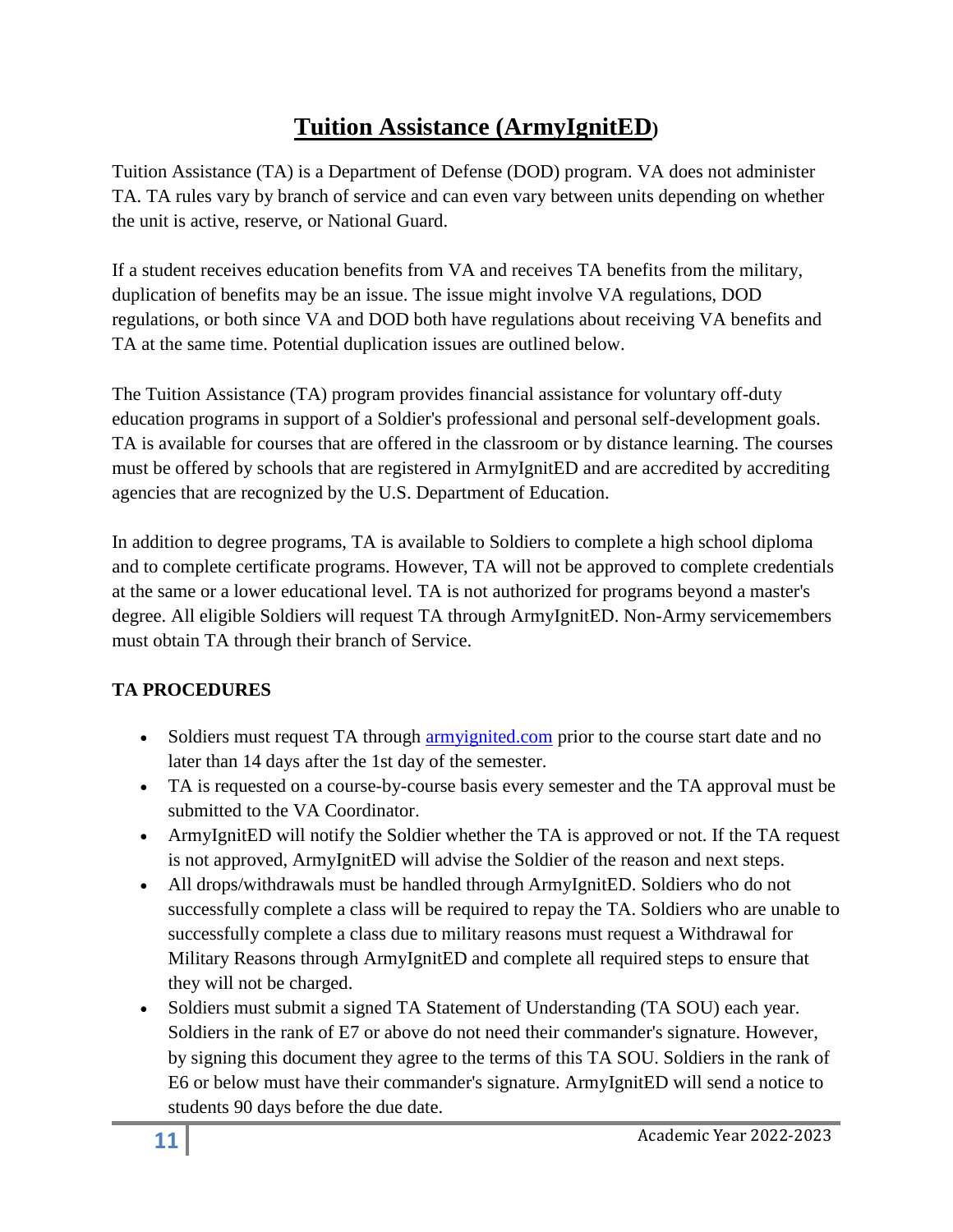# **FEDERAL PROGRAMS**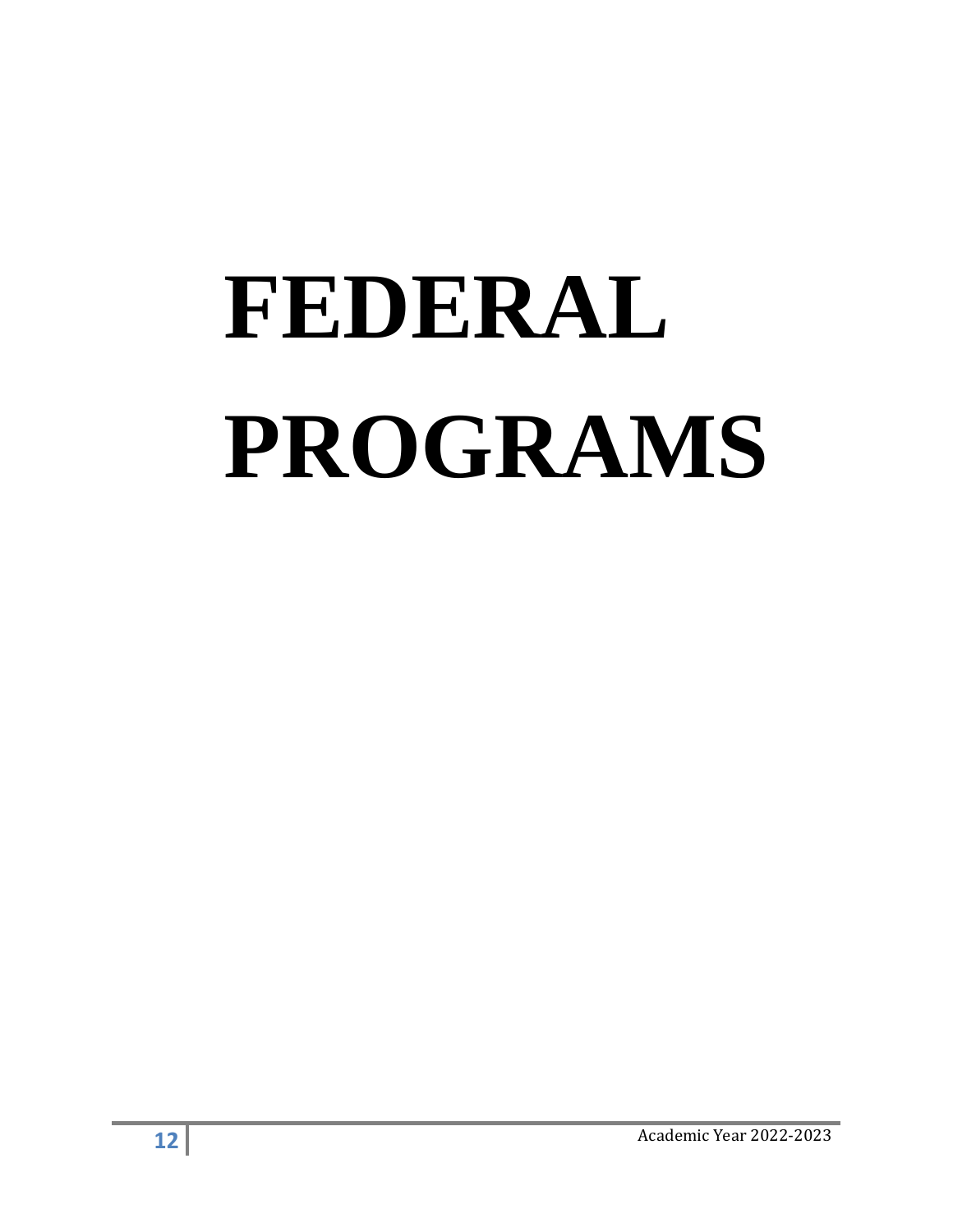## **Chapter 31 Veteran Readiness and Employment (Disable Veterans)**

If you have a service-connected disability that limits your ability to work or prevents you from working, Veteran Readiness and Employment (formerly called Vocational Rehabilitation and Employment) can help. This program—also known as Chapter 31 or VR&E—helps you explore employment options and address education or training needs. In some cases, your family members may also qualify for certain benefits.

You're eligible to apply for VR&E benefits and services if you meet both of these requirements:

All of these must be true:

You didn't receive a dishonorable discharge, and You have a service-connected disability rating of at least 10% from VA When you have submitted your VR&E application; the VA will schedule your initial evaluation with a Vocational Rehabilitation Counselor (VRC). The VRC will determine if you're entitled to receive VR&E benefits and services.

If you were discharged from active duty before January 1, 2013, your basic period of eligibility ends 12 years from one of these dates, whichever comes later:

The date you received notice of your date of separation from active duty, or The date you received your first VA service-connected disability rating The basic period of eligibility may be extended if a VRC finds that you have a serious employment handicap (SEH). Having an SEH means your service-connected disability significantly limits your ability to prepare for, obtain, and maintain suitable employment (a job that doesn't make your disability worse, is stable, and matches your abilities, aptitudes, and interests).

If you were discharged from active duty on or after January 1, 2013, the 12-year basic period of eligibility doesn't apply to you. There's no time limit on your eligibility.

## How to apply:

<https://www.va.gov/careers-employment/vocational-rehabilitation/how-to-apply>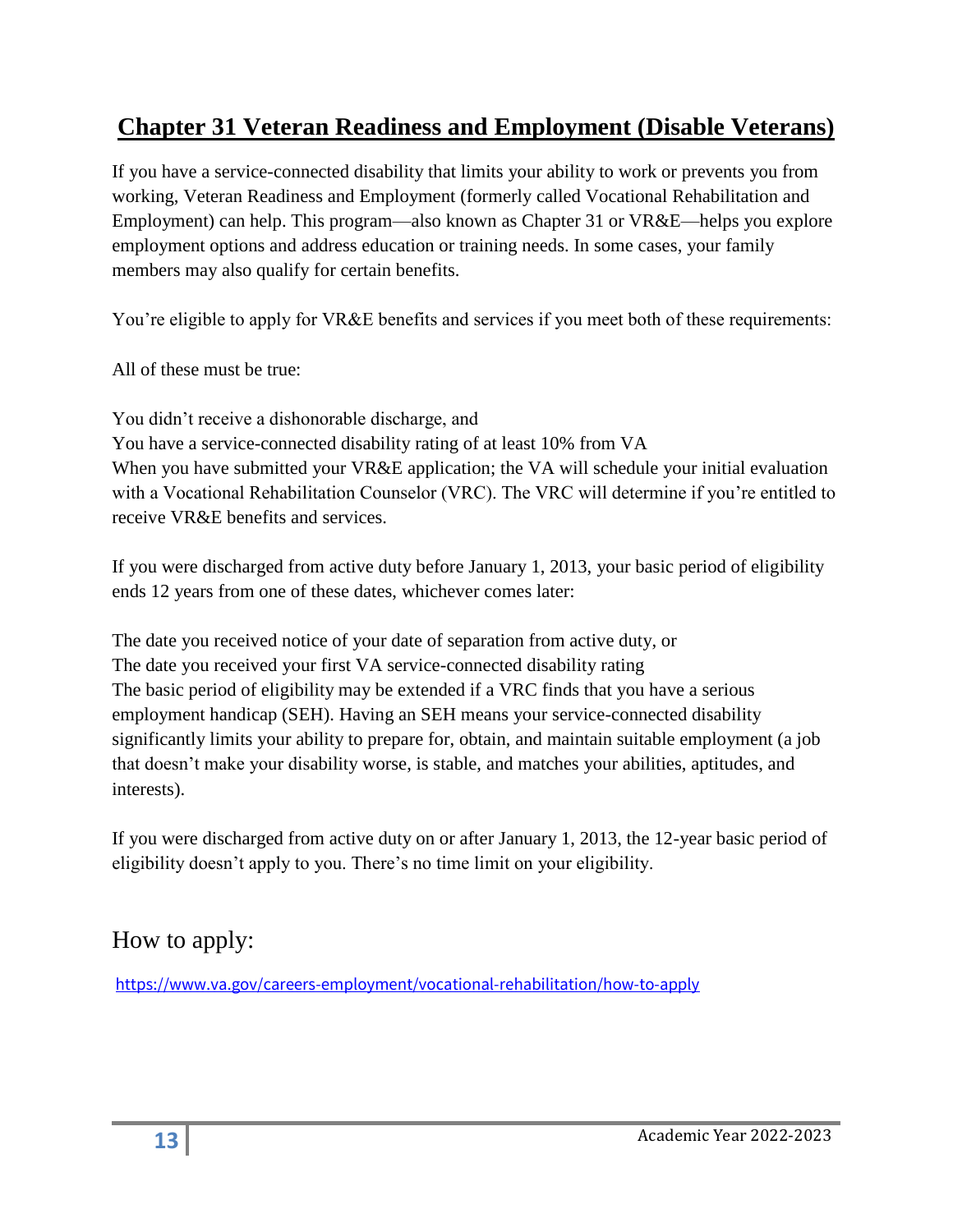## **Chapter 30 Montgomery GI Bill® Active Duty**

The Montgomery GI Bill (Active Duty), also known as Chapter 30, is a program of education benefits generally for individuals who enter active duty for the first time after June 30, 1985, and have contributed to the College Fund. Active Duty for benefits purposes includes full-time National Guard duty November 29, 1989. The participant generally must serve continuously on active duty for three years of a three-year or greater initial enlistment or, for a lesser benefit, two years of an initial active-duty obligation of less than three years. An individual also may qualify for the full benefits by initially serving two continuous years on active duty, followed by four years of Selected Reserve service. In the latter case, the participant must enter the Selected Reserve within one year of the release from active duty. Individuals, who initially serve a continuous period of at least three years of active duty, even though they were initially obligated to serve less, will be paid at the higher basic rate.

**Students applying for Chapter 30 benefits will need to pay out-of-pocket the day of registration or use financial aid for tuition and fees. Any additional expenses including books and supplies are the student's responsibility.** The VA will issue a Monthly Housing Allowance (MHA) based on the number of credit hours enrolled per semester.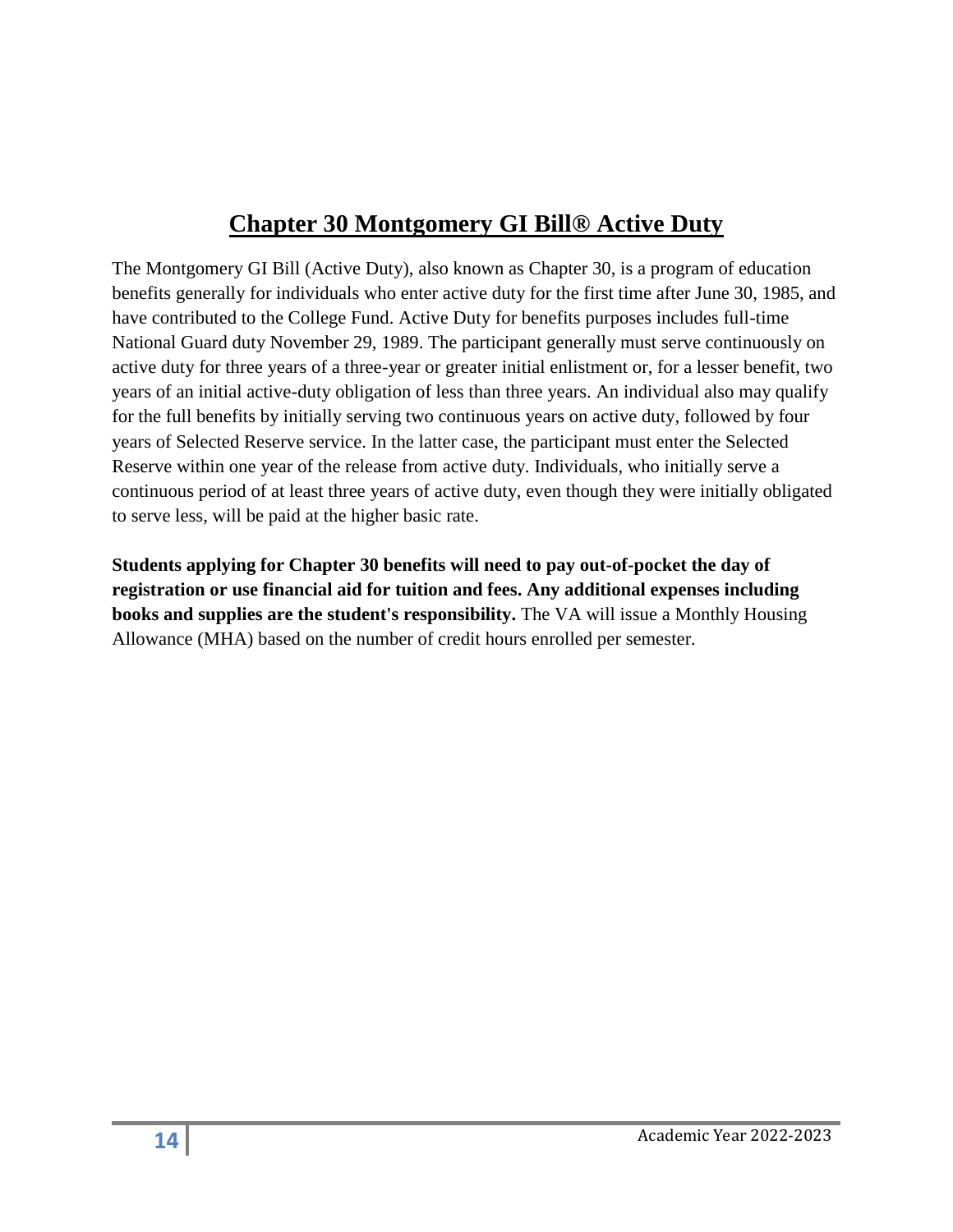## **Chapter 33 Post 9/11**

The Post 9/11 GI Bill is a program for individuals who served on active duty on or after September 11, 2001. The benefits are payable for training pursued on or after August 1, 2009. No payments can be made under this program for training pursued before that date.

You may receive up to 36 months of entitlement under the Post 9/11 GI Bill®. You will be eligible for benefits for 15 years from your last period of active duty. The benefit rating is the percentage of In-State Tuition being covered under the Post 9/11 GI Bill®. The actual net cost for in-state tuition and fees after the application of any waiver, scholarship, aid, or assistance other than loans and funds provided directly to the institution and specifically designated for the sole purpose of tuition and fees.

**Tuition:** Tuition is the actual established charges for tuition the student is required to pay. Tuition is listed as tuition on the school's billing statement or invoice.

**Out-of-State Tuition:** The VA will ONLY pay the amount of tuition at the in-state rate. The remaining balance of tuition becomes the responsibility of the student and must be paid the day of registration.

**Fees:** Fees are mandatory charges (other than tuition, room, and board) applied by the school for pursuit of an approved program of education. Fees are defined in the school's catalog or supplement and listed on the school's billing statement or invoice. Examples of fees that are not allowed include:

- Penalty fees (e.g., late registration, late course changes, returned checks)
- Parking Decal/tickets
- Fees for any food or lodging expenses
- Transportation/transit
- Graduation fees

You may also be eligible if you were honorably discharged from active duty, for a service-connected disability and you served 30 continuous days after September 10, 2001. Note: Once you elect to receive benefits under the Post 9/11 GI Bill®, you will no longer be eligible to receive benefits under the program from which you elected the Post 9/11 GI Bill®. A monthly housing allowance (MHA) based on the Basic Allowance for Housing for an E-5 with dependents at the location of the school (for BAH rates please visit www.gibill.va.gov). For those enrolled solely in distance learning the housing allowance payable is equal to  $\frac{1}{2}$  the national average BAH for an E-5 with dependents (Active duty students and their spouses cannot receive the MHA). An annual book and supplies stipend of \$1,000 paid proportionately based on enrollment.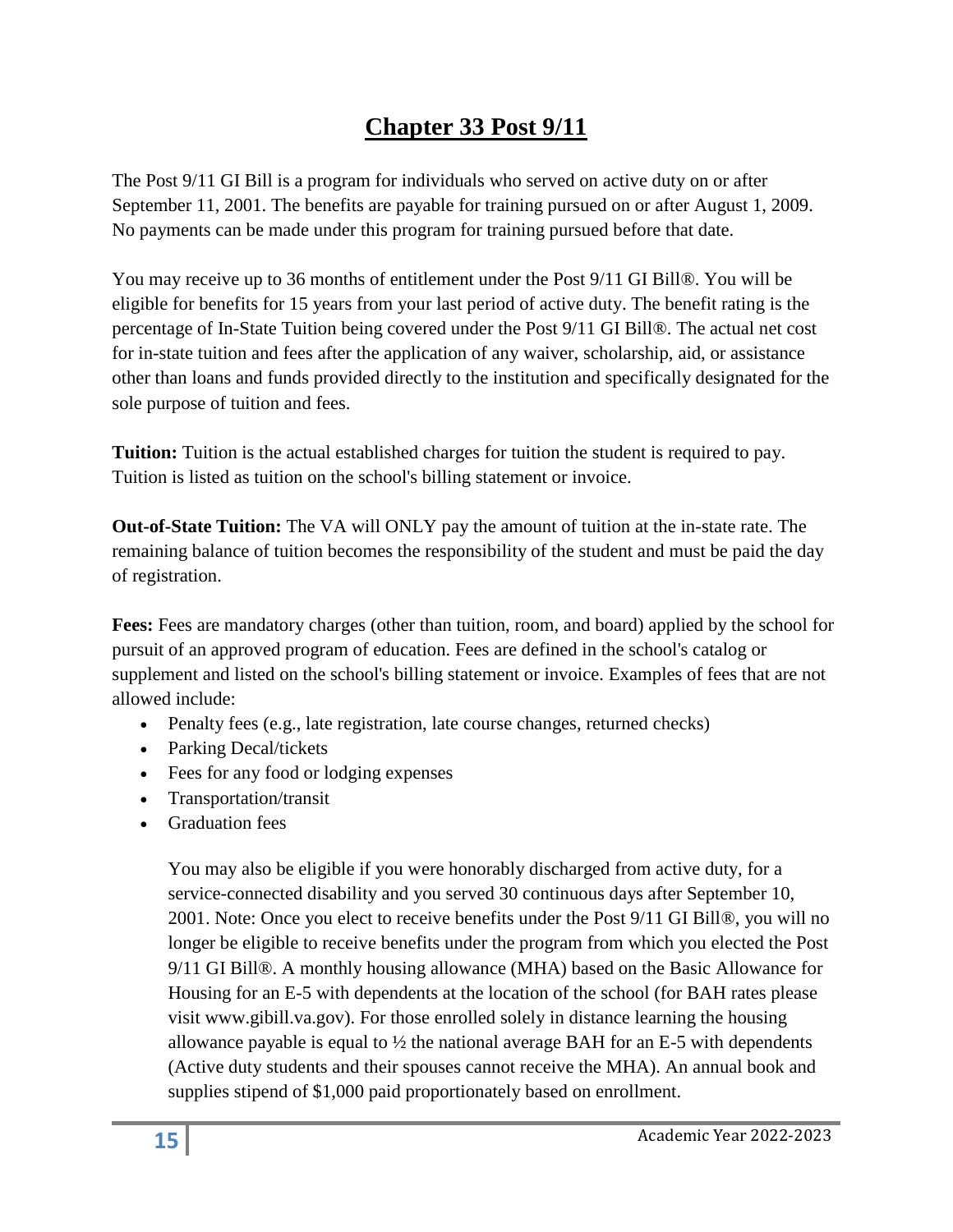#### **TRANSFER OF ENTITLEMENT**

Any member of the Armed Forces (active duty or Selected Reserve, officer or enlisted) on or after August 1, 2009, who is eligible for the Post-9/11 GI Bill, may be eligible to transfer entitlement: **ELIGIBLE DEPENDENTS**

An individual approved to transfer an entitlement to educational assistance under this section may transfer the individual's entitlement to:

- The individual's spouse
- One or more of the individual's children
- Any combination of spouse and child

A family member must be enrolled in the Defense Eligibility Enrollment Reporting System (DEERS) and be eligible for benefits, at the time of transfer to receive transferred educational benefits.

A child's subsequent marriage will not affect his or her eligibility to receive the educational benefit; however, after an individual has designated a child as a transferee under this section, the individual retains the right to revoke or modify the transfer at any time.

A subsequent divorce will not affect the transferee's eligibility to receive educational benefits; however, after an individual has designated a spouse as a transferee under this section, the eligible individual retains the right to revoke or modify the transfer at any time.

#### **NATURE OF TRANSFER**

An eligible Service member may transfer up to the total months of unused Post-9/11 GI Bill benefits, or the entire 36 months if the member has used none (unless DOD/DHS limits the number of months an individual may transfer).

Family member use of transferred educational benefits is subject to the following:

#### **Spouse**

- May start to use the benefit immediately.
- May use the benefit while the member remains in the Armed Forces or after separation from active duty.
- Is not eligible for the monthly stipend.
- Can use the benefit for up to 15 years after the service member's last separation from active duty.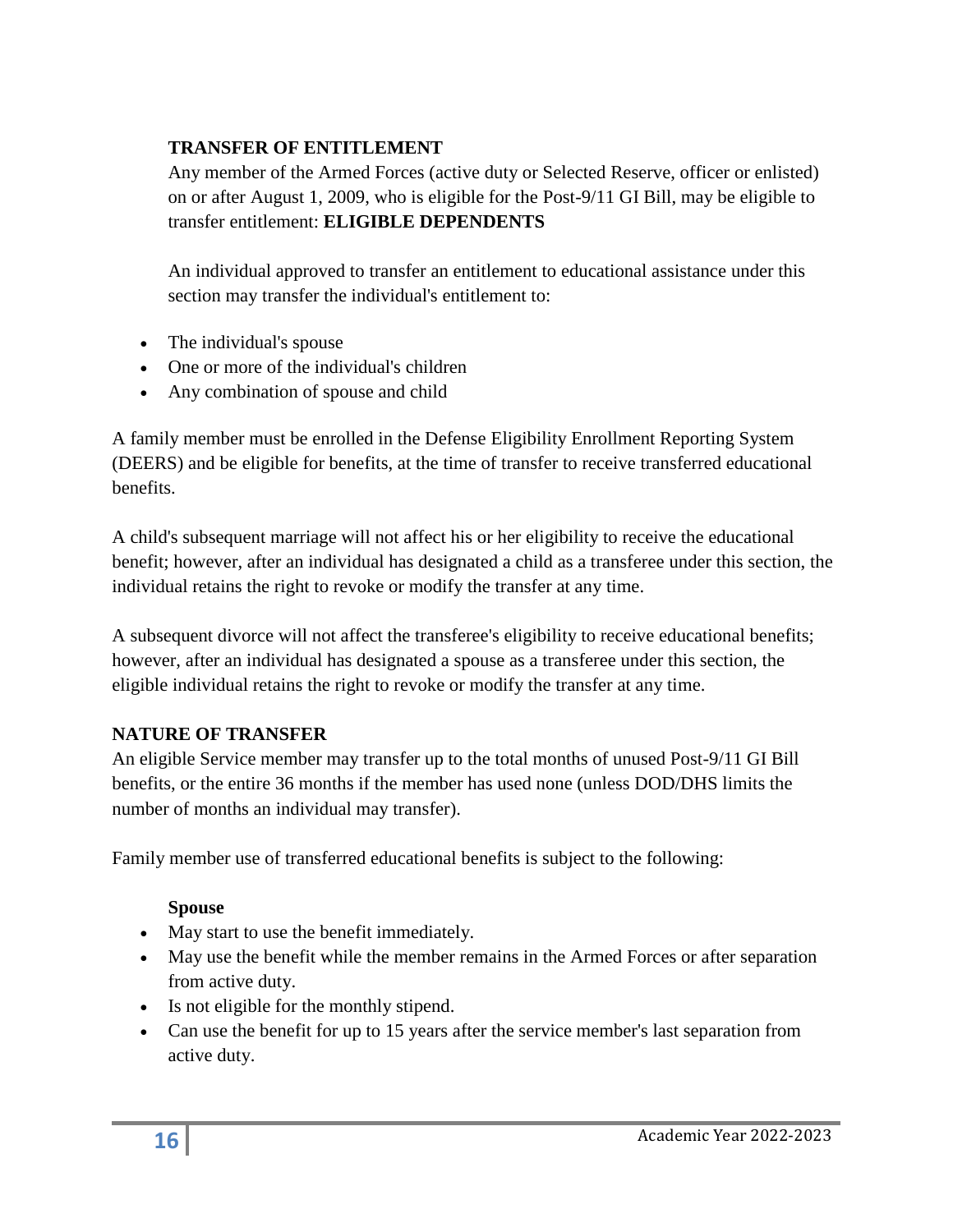#### **Child**

- May start to use the benefit only after the individual making the transfer has completed at least 10 years of service in the Armed Forces.
- May use the benefit while the eligible individual remains in the Armed Forces or after separation from active duty.
- May not use the benefit until he/she has attained a secondary school diploma (or equivalency certificate), or reached 18 years of age.
- Is entitled to the monthly stipend and books and supplies stipend even though the eligible individual is on active duty.
- Is not subject to the 15-year delimiting date, but may not use the benefit after reaching 26 years of age.

# **Chapter 1606 Montgomery GI Bill® Reserves**

This program provides benefits for members of the Selected Reserve and National Guard who enlisted, re-enlisted, or extended their enlistment for a period of six years after July 1, 1985. Please provide a copy of your Notice of Basic Eligibility (NOBE) to the Veterans Affairs Coordinator at Southern Union State Community College.

#### **Students applying for Chapter 1606 benefits will need to pay out-of-pocket (or use Tuition Assistance) for tuition and fees at the time of registration. Any additional expenses including books and supplies are the student's responsibility.** The VA will issue a Monthly Housing Allowance (MHA) based on the number of credit hours enrolled per semester.

#### Apply

Follow these steps to become eligible and apply:

- 1. Get the DD Form 2384-1, Notice of Basic Eligibility, when you become eligible for the program from your unit. Your unit will also code your eligibility into the Department of Defense personnel system so VA may verify your eligibility.
- 2. Then make sure your selected program is approved for VA training. If you are unsure, VA will inform you and the school or company about the requirements.
- 3. Obtain and complete [VA Form 22-1990](http://www.vba.va.gov/pubs/forms/VBA-22-1990-ARE.pdf) (Application for Education Benefits). Send it to [the VA regional office](https://www.benefits.va.gov/gibill/regional_processing.asp) with jurisdiction over the state where you will train.
- 4. If you started training, take your application and your Notice of Basic Eligibility to your school or employer. Ask them to complete VA Form 22-1999 not available online Enrollment Certification, and send all the forms to VA.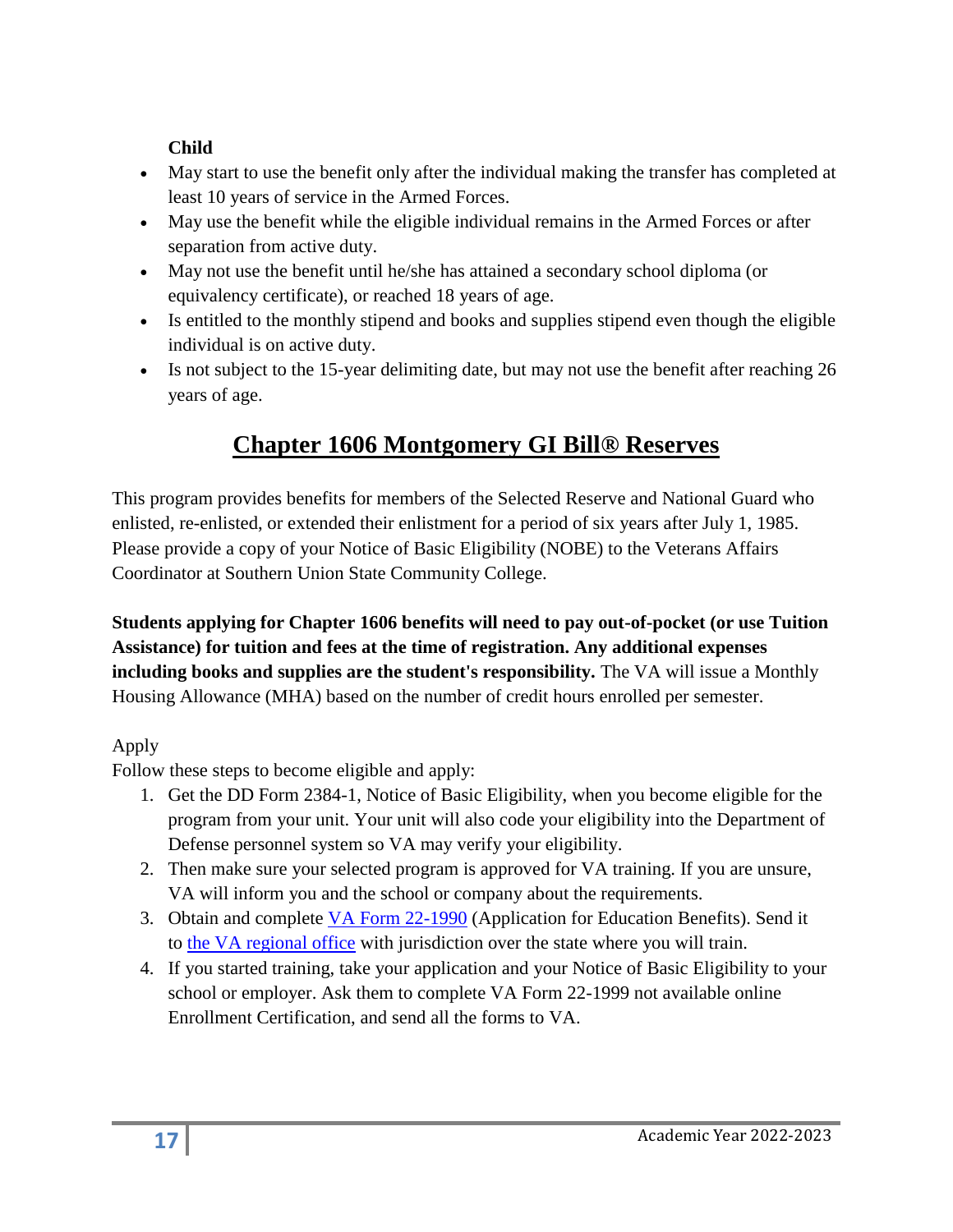## **Chapter 35 Survivors and Dependents (DEA)**

Sons, daughters and spouses of veterans may be eligible for educational assistance if the veteran died while in service, died as a result of a service connected disability, became permanently and totally disabled as a result of a service-connected disability, or died while disability was in existence. Benefits are paid at the single rate.

**Students applying for Chapter 35 benefits will need to pay out-of-pocket (or use the Alabama GI Dependent Scholarship Program) for tuition and institutional fees at the time of registration. Any additional expenses including books and supplies are the student's responsibility.** The VA will issue a Monthly Housing Allowance (MHA) based on the number of credit hours enrolled per semester.

# **Military Spouse Career Advancement Accounts (MyCAA)**

MyCAA is a Department of Defense program that provides up to \$6,000 of financial assistance for military spouses who are pursuing degree programs, licenses, or credentials leading to employment in portable career fields.

Spouses of Active Duty members of the Department of Defense and activated members of the National Guard and Reserve Components are eligible. Currently, the period of eligibility for spouses of Guard and Reserve members is from the date of the Alert or Warning Order for Military Recall or Mobilization, through activation and deployment until 180 days following De-Mobilization. Please Note: For military members who have transferred their Post 9/11 GI Bill (CH33) to their spouse: Federal regulation prohibit spouses from using both MyCAA and CH33 tuition funds to pay for the same course(s).

MyCAA benefits must be considered when calculating Financial Aid Title IV eligibility.

The following link leads to a MyCAA Fact Sheet that provides current information on eligibility and application procedures: **<https://aiportal.acc.af.mil/mycaa/Default.aspx>**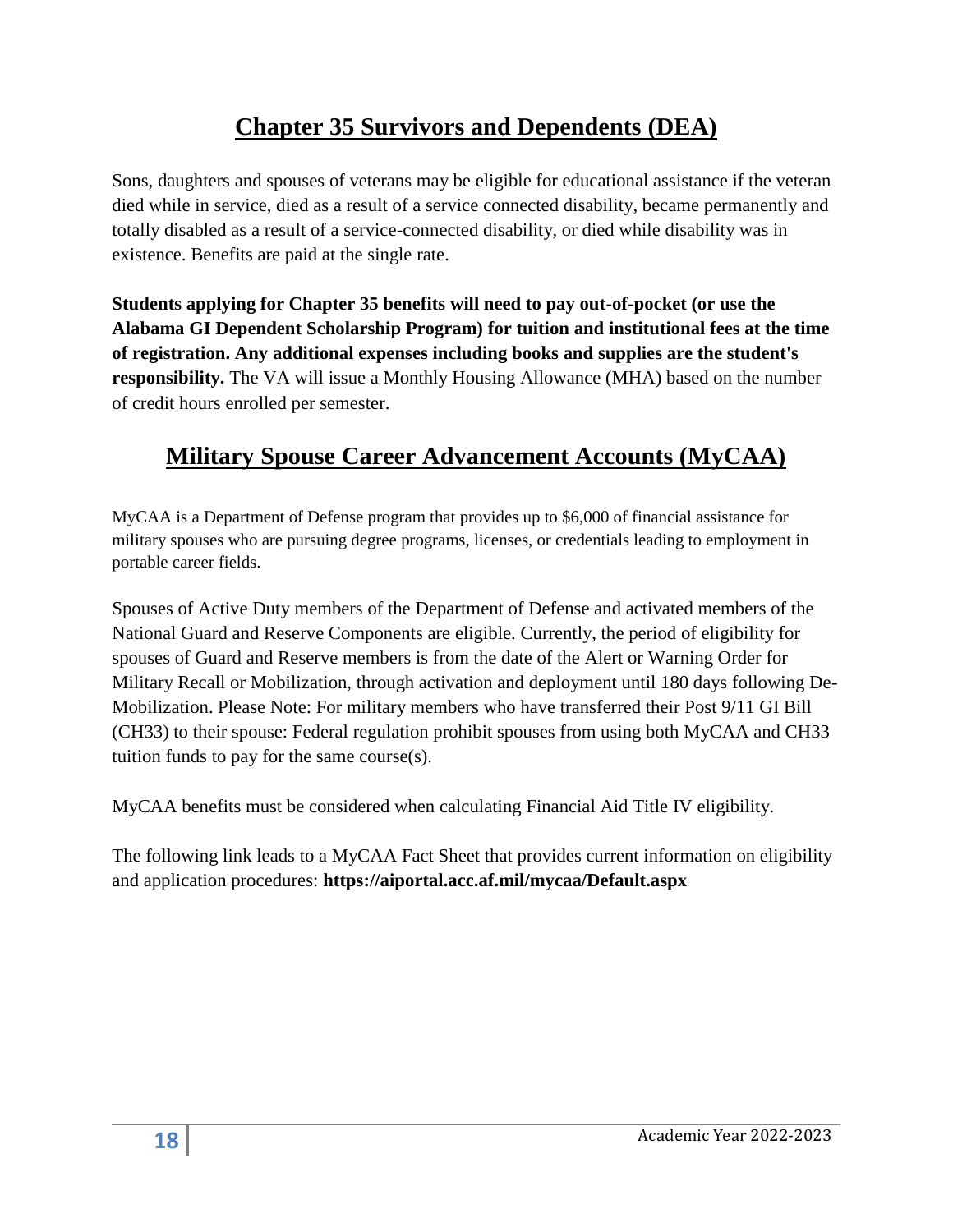#### **Additional Benefits**

Any additional benefits are subject for review by the Veteran Affairs Office, Financial Aid Office, and Business Office prior to using benefits at Southern Union State Community College.

# **REQUESTING REIMBURSEMENT**

**If benefits are not set up prior to enrolling in classes, the student is required to request a reimbursement in writing. Reimbursement requests are submitted during the billing period. If the billing period has ended the request will not be submitted until the following semester.** 

**If the student needs to be certified for Education Benefits after the beginning of the term a request must be submitted in writing specifying the time that the certification should cover. The Department of Veterans Affairs process in the order a certification is received. The Department of Veterans Affairs will back pay a student for funds due; however, the process can take longer than normal.** 

**Please be aware that if requesting a reimbursement or to be certified after the initial enrollment period can delay funding.**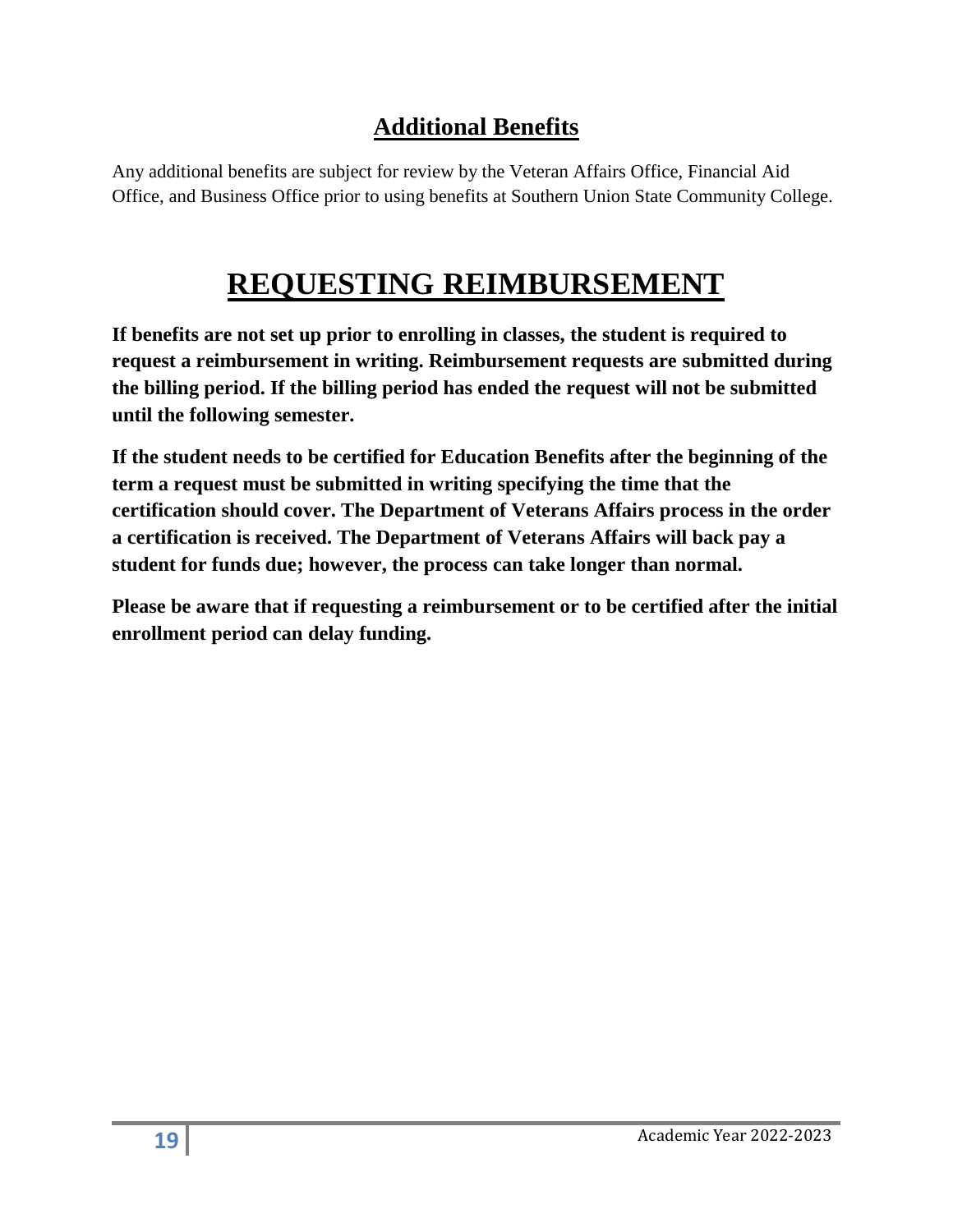# **VA POLICY AND PROCEDURES**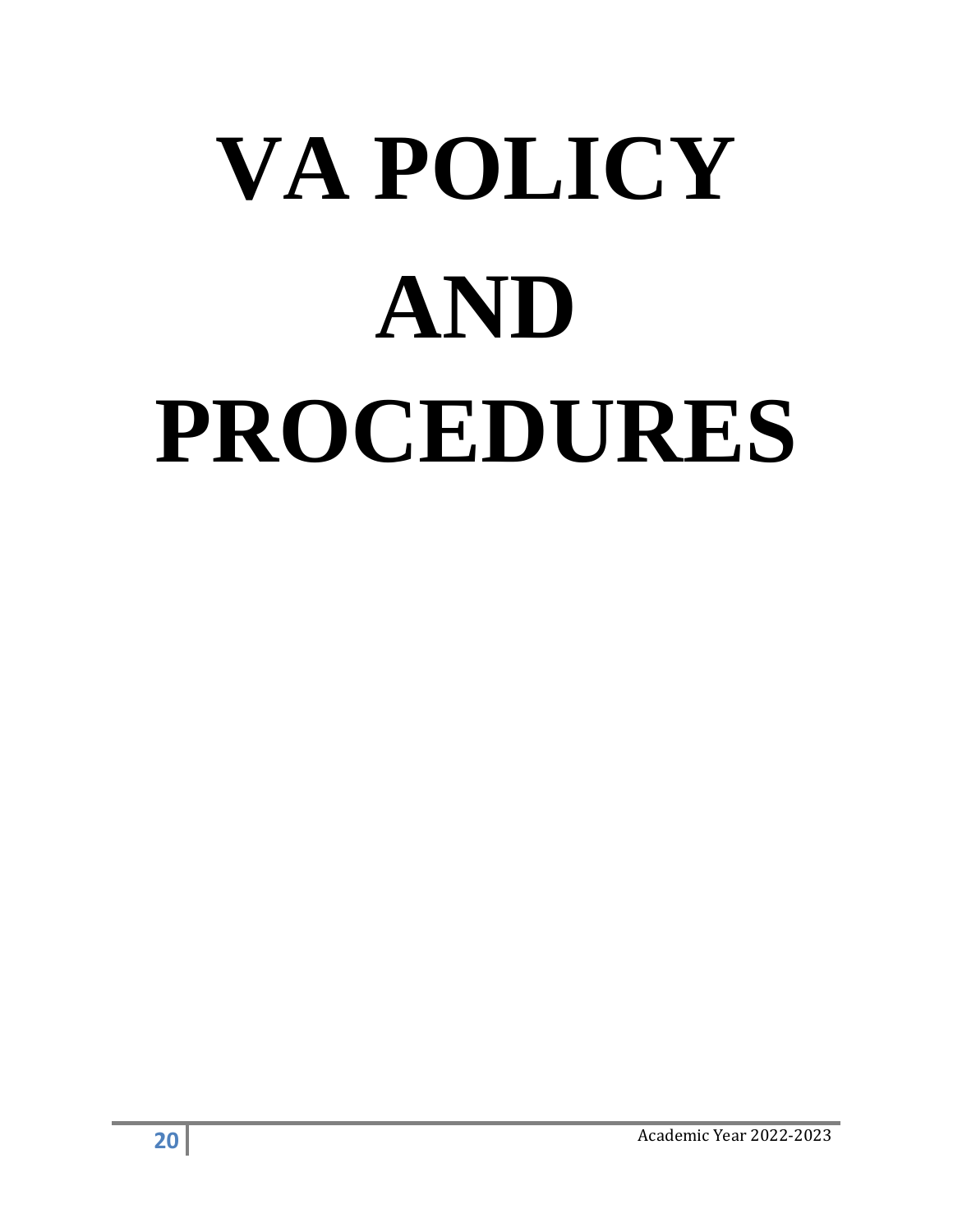#### **Acceptance**

Once accepted to Southern Union State Community College (SUSCC), contact the Veterans Resource Center (VRC) to apply for the benefits. The Chapter under which you are filing will determine the documentation (DD-214, NOBE, etc.) required by the VA to certify your benefits.

If you have previously received benefits at another institution, you must submit a "Change of Place of Training" Form (VA Form 22-1995 or 22-5495).

## **SHOPPING SHEET**

Southern Union State Community College has agreed to comply with the principles of Executive Order 13607, Establishing Principles of Excellence for Educational Institutions Serving Service Members, Veterans, Spouses, and Other Family Members (E.O. 13607), of their commitment to use the Financial Aid Shopping Sheet (Shopping Sheet) to provide each of their prospective veteran and service member students with a personalized form that contains standardized information describing the cost of the educational program and the amount of that cost that may be covered by available Federal educational benefits and financial aid.

A Shopping Sheet has been provided; various information pertaining to general financial aid availability information. Based the specific Federal educational benefits and financial aid for each student additional funding may be calculated into the Shopping Sheet.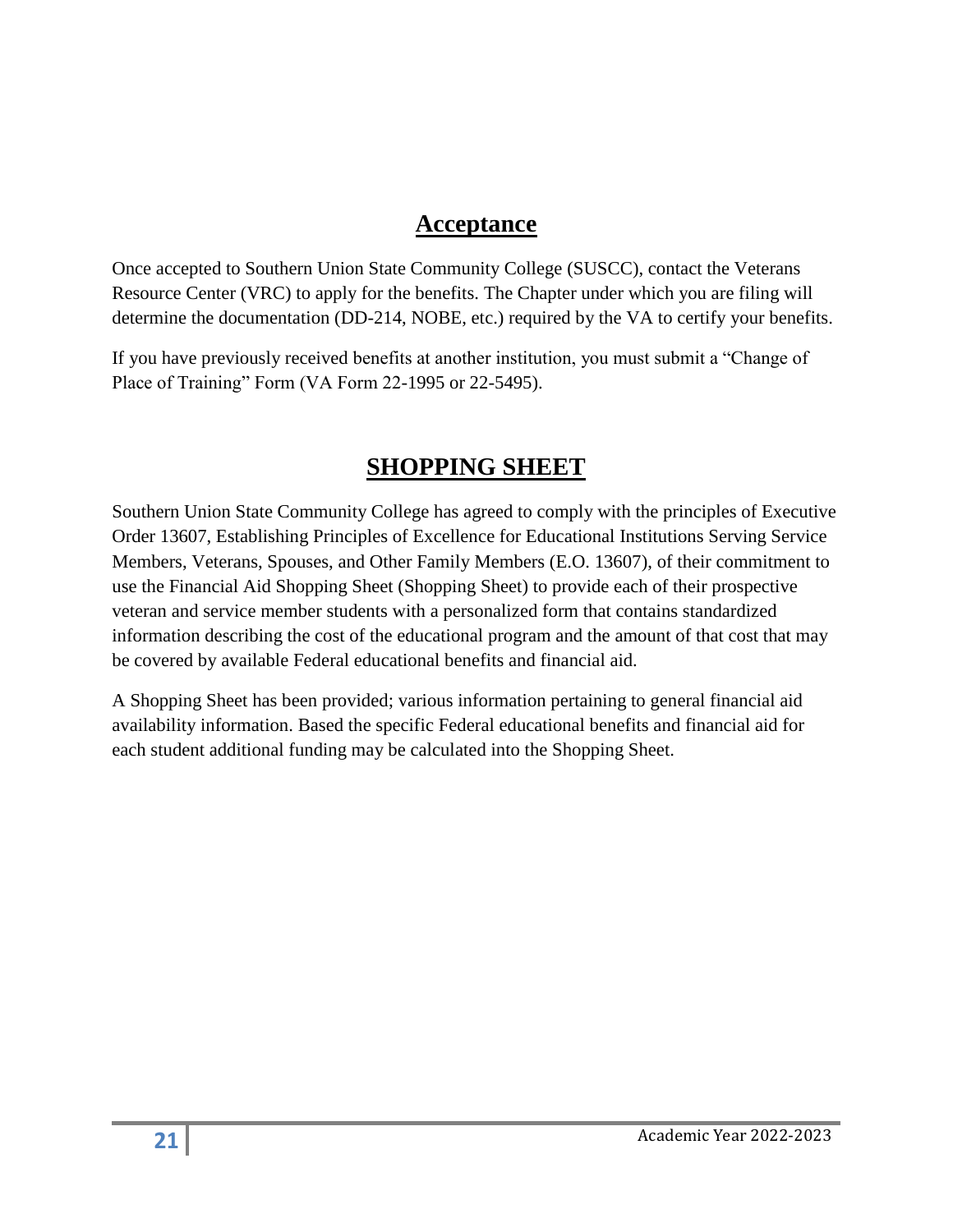# Southern Union State Community College

| <b>Student Name:</b>                                                                                           |                                             | Student ID: |     |                                                                 |
|----------------------------------------------------------------------------------------------------------------|---------------------------------------------|-------------|-----|-----------------------------------------------------------------|
|                                                                                                                |                                             |             |     |                                                                 |
| Costs in the 2021-22 year                                                                                      |                                             |             |     | <b>Graduation Rate</b>                                          |
| <b>Estimated Cost of Attendance</b>                                                                            |                                             | $21 - 22$   | /yr | Percentage of full-time                                         |
| Tuition and fees                                                                                               | \$                                          |             |     | students who graduate within                                    |
| Housing and meals                                                                                              | \$                                          |             |     | 6 years                                                         |
| Books and supplies                                                                                             | \$                                          |             |     |                                                                 |
| Transportation                                                                                                 | \$                                          |             |     | <b>LOW</b><br><b>MEDIUM</b><br><b>HIGH</b><br>-1                |
| Other educational costs                                                                                        | \$                                          |             |     |                                                                 |
|                                                                                                                |                                             |             |     | <b>Loan Default Rate</b>                                        |
| Grants & scholarships to pay for college                                                                       |                                             |             |     | Percentage of borrowers                                         |
| Total Grants and Scholarships("Gift" Aid; no repayment needed)                                                 |                                             | $21 - 22$   | /yr | entering repayment and                                          |
| Grants from your school                                                                                        | \$                                          |             |     | defaulting on their loan                                        |
| <b>Federal Pell Grant</b>                                                                                      | \$                                          |             |     |                                                                 |
| Grants from your state                                                                                         | \$                                          |             |     |                                                                 |
| Other scholarships you can use                                                                                 | \$                                          |             |     | <b>This Institution</b><br>National                             |
|                                                                                                                |                                             |             |     | <b>Median Borrowing</b>                                         |
| What will you pay for college                                                                                  |                                             |             |     | <b>Students at SUSCC typically</b>                              |
| <b>Net Costs</b>                                                                                               |                                             | \$          | /yr | borrow \$ XXXX in Federal                                       |
| (Cost of attendance minus total grants and scholarships)                                                       |                                             |             |     | loans for their undergraduate                                   |
|                                                                                                                |                                             |             |     | study. The Federal loan<br>payment over 10 years for this       |
| Options to pay net costs                                                                                       |                                             |             |     | amount is approximately \$                                      |
| Work options                                                                                                   |                                             |             |     | XXXX per month. Your                                            |
| Work-Study (Federal, state, or institutional)                                                                  | \$                                          |             |     | borrowing may be different.                                     |
| Loan options*                                                                                                  |                                             |             |     | <b>Repaying your loans</b>                                      |
| <b>Federal Perkins Loans</b>                                                                                   | \$                                          |             |     | To learn about loan repayment                                   |
| <b>Federal Direct Subsidized Loan</b>                                                                          | \$                                          |             |     | choices and work out your Federal                               |
| <b>Federal Direct Unsubsidized Loan</b>                                                                        | \$                                          |             |     | Loan monthly payment, go to:<br>http://studentaid.ed.gov/repay- |
| *Recommended amounts shown here. You may be eligible for a different amount. Contact your financial aid office |                                             |             |     | loans/understand/plans                                          |
|                                                                                                                |                                             |             |     |                                                                 |
| Other options                                                                                                  |                                             |             |     | For more information & next steps:                              |
| <b>Family Contribution</b>                                                                                     |                                             | \$          | /yr | Southern Union State Community College                          |
| (As calculated by the institution using information reported on the FAFSA or to your institution.)             |                                             |             |     | Financial Aid Office                                            |
| • Payment plan offered by the institution                                                                      | • Military and/or National Service benefits |             |     | PO Box 1000                                                     |
| • Parent PLUS Loan                                                                                             | • Non-Federal private education loan        |             |     | Wadley, AL 36276                                                |
|                                                                                                                |                                             |             |     | Telephone: 334-745-6437                                         |
|                                                                                                                |                                             |             |     | E-mail: financialaid@suscc.edu                                  |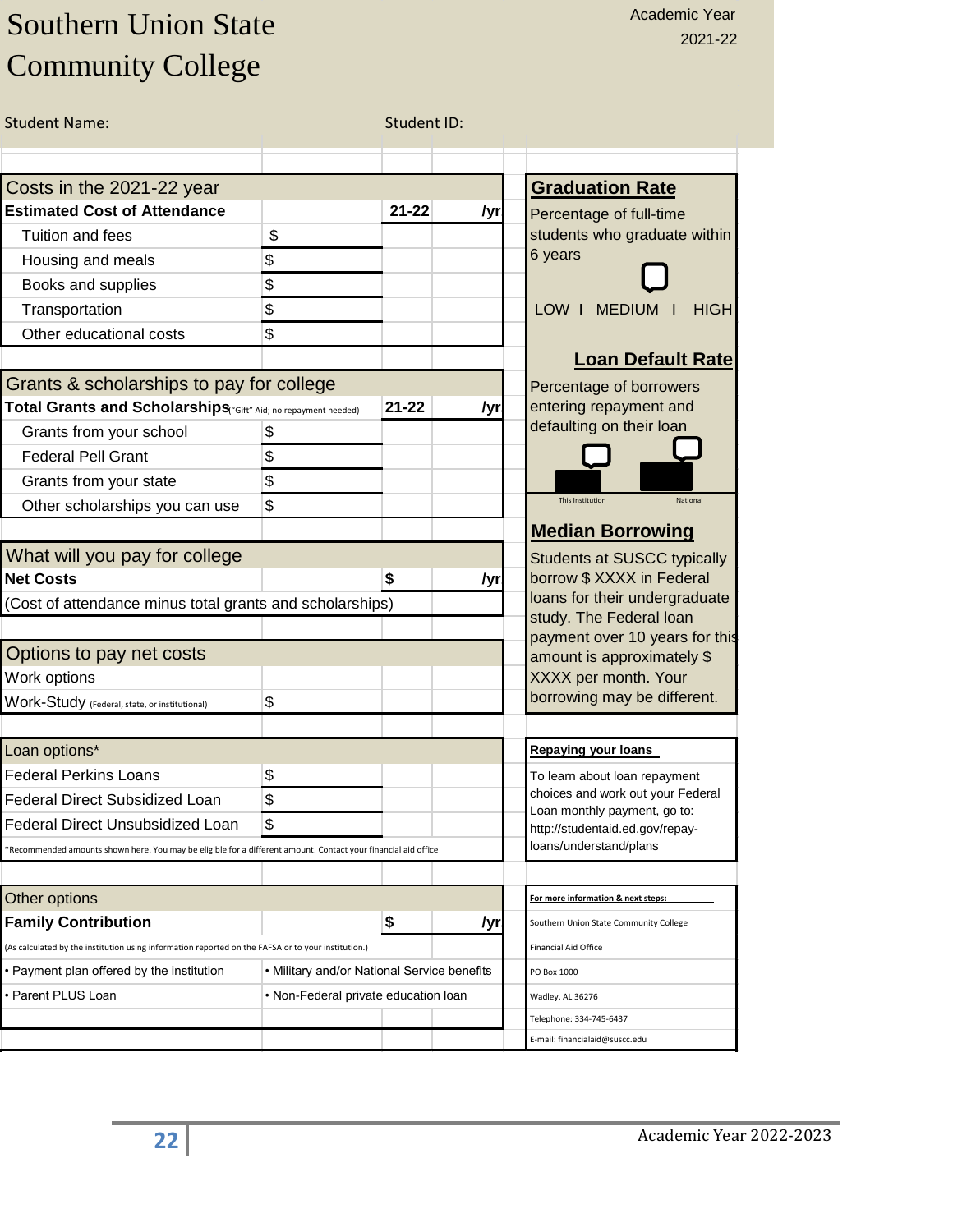## **FINANCIAL AID**

Students receiving VA benefits are encouraged to apply for financial aid including Pell grants and student loans. Financial aid awarded can pay for any cost not covered by the VA including tuition, fees, books, and supplies.

#### **APPLYING FOR ADDITIONAL ASSISTANCE**

FAFSA (FREE APPLICATION FEDERAL STUDENT AID)

| STEP#1 | Create an FSA I.D. at studentaid.gov                                                     |
|--------|------------------------------------------------------------------------------------------|
|        | Apply for aid at studentaid.gov (the application is FREE to complete)                    |
|        | School Code for Southern Union State Community College 001040                            |
| STEP#2 | The Admissions Office must have a completed application and all official transcripts for |
|        | financial aid application to be processed. Additional documents for processing may be    |
|        | required once application received by the financial aid office.                          |
| STEP#3 | Please check back about a week after completing the FAFSA application. You may check     |
|        | your status online or email any questions to financial aid's email,                      |
|        | financialaid@suscc.edu.                                                                  |

#### STUDENT LOANS

Students must complete FAFSA. A Loan offer will be sent through the student mySUSCC portal with amounts of Eligibility.

## **Transient Students**

Transient students must provide a letter from the primary institution stating the student's name, program, approved courses that may be taken at the secondary institution, and the semester of intended enrollment. The letter needs to be signed by the school certifying official (SCO) at the primary institution and submitted to the Veterans Resource Center (VRC) at SUSCC.

#### **Drops and Withdrawals**

All withdrawals will be reported to the VA Regional Office. If there is a change in your enrolled credit hours, the VARO will be notified. Please note that changes in your enrolled credit hours during a semester may cause an overpayment and you, the student, are responsible for any recoupment to the VA.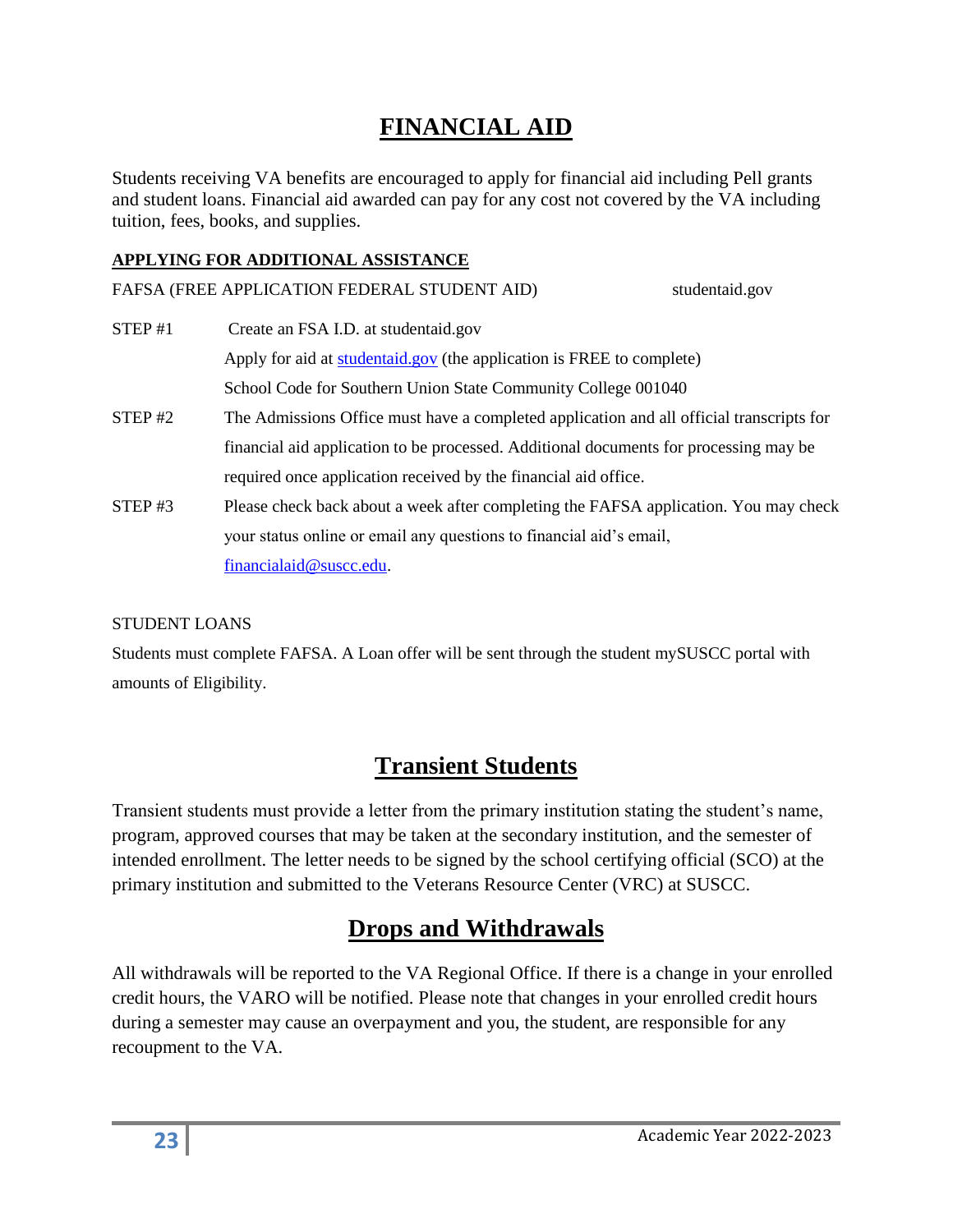#### **First Day of Term**

If a student withdraws from a course(s) on the first day of the term, the adjustment will be reported to the VA Regional Office.

- If a student **terminates the first day** of the semester after attending class, the student should be paid for that first day.
- If the student **did not** attend class and withdraws on the first day, the student should not be paid for the first day.
- If a new student is certified for the first time before the term begins and the student does not start the semester, the student should not be paid.

# **During Drop Period**

The drop period is the period at the beginning of the semester when a student can withdraw and the withdrawal is not recorded on the student's transcript.

Please notify the SCO at SUSCC of any changes in your enrollment status at the beginning of the semester.

# **After Drop Period**

If the student should drop after the "Drop Period" (Non-Punitive Grades Assigned) or After Drop Period (Punitive Grades Assigned) as appropriate, the student should notify the VA Office immediately.

- Non-Punitive Grade: a grade that does not count as earned credit that is not calculated into the student's grade point average (i.e. W)
- Punitive Grade: a grade that is calculated into the student's grade point average (i.e. A, B, C, D, F)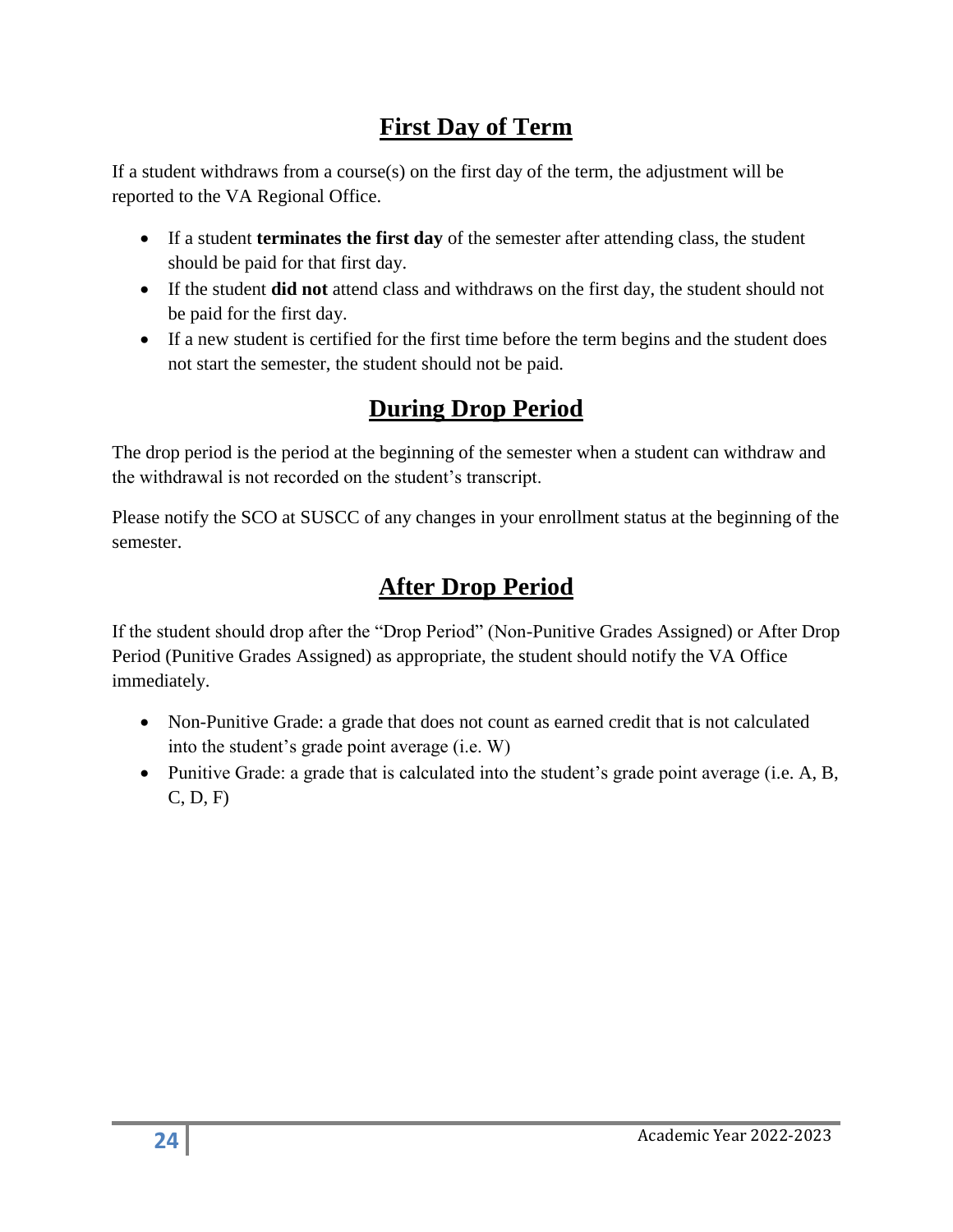## **Mitigating Circumstances**

If a student drops a course or withdraws from school after the drop period and receives a nonpunitive grade, VA will reduce benefits effective the first day of the term unless mitigating circumstances are identified. Circumstances will only be considered if they are beyond the student's control and prevent the student from continuing in school or cause the student to reduce credits.

Examples are:

- An illness or injury afflicting the student during the enrollment period.
- An illness or death in the student's immediate family.
- An unavoidable change in the student's conditions of employment.
- Immediate family or financial obligations beyond control of the claimant, which require him or her to suspend pursuit of the program of education to obtain employment.
- Discontinuance of the course by the school.
- Unanticipated active military service, including active duty for training.
- Unanticipated difficulties with childcare arrangements the student have made for the period during which he or she is attending class.

When a student terminates or reduces after the drop period and non-punitive grades are assigned, mitigating circumstances becomes an issue. If mitigating circumstances are needed and adequate evidence of mitigating circumstances is not received with the Notice of change in student status, VA will not pay for the course(s) in question. If the student has already been paid for the courses(s), VA will create an overpayment from the beginning of the semester. Submitting the reason for the reduction or withdrawal at the time the change is reported will help the student avoid or reduce an overpayment if the change is for an acceptable reason.

Documentation of a mitigating circumstance claim must be turned in to the SCO at SUSCC prior to reduction so that VA can be notified. Additional documentation may be requested by the VA for processing.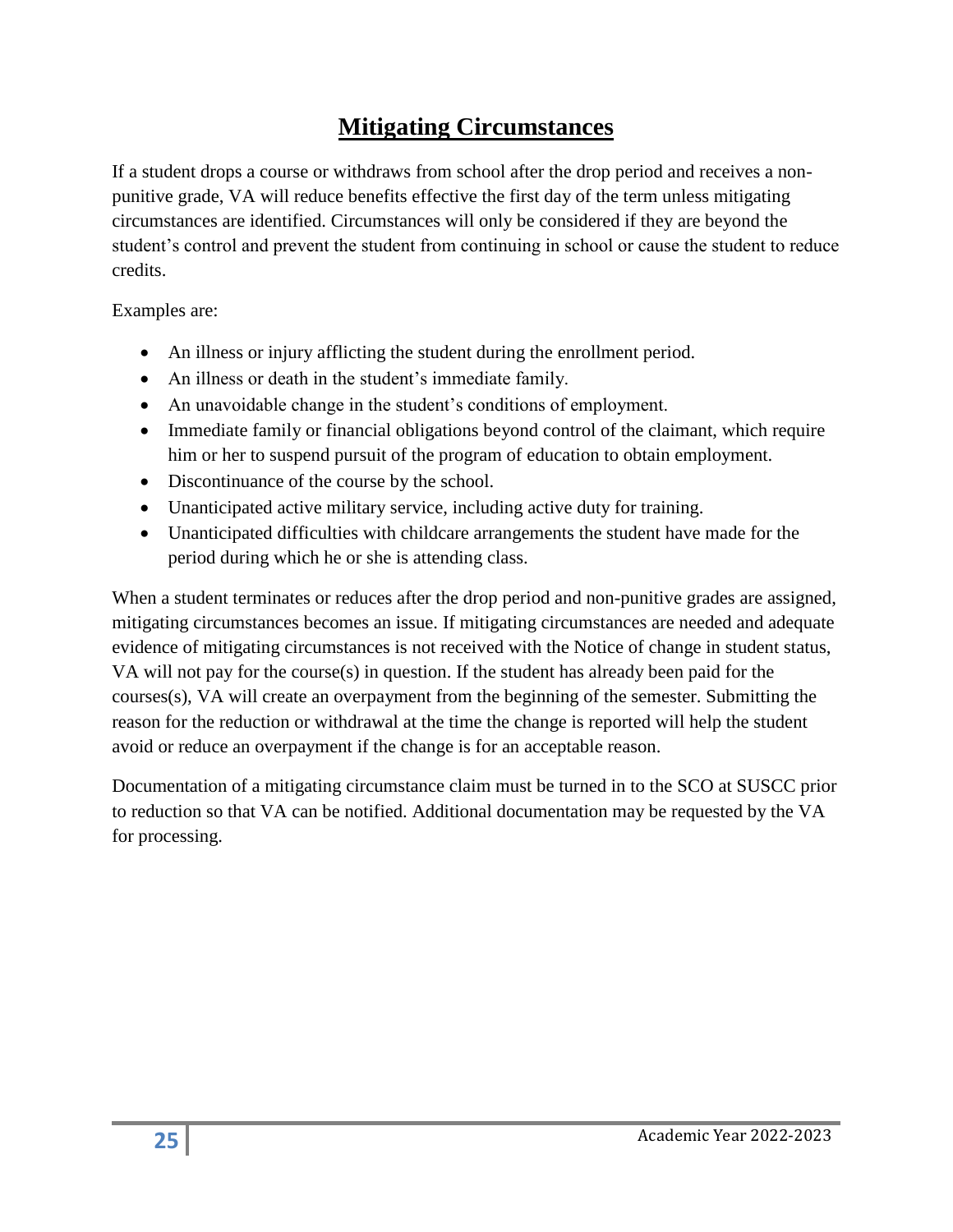## **Rate of Pursuit and Training Time**

#### **Rate of Pursuit (Chapter 33)**

VA calculates rate of pursuit by dividing the credit hours (or credit hour equivalents) being pursued by the number of credits considered to be full-time by the school. The resulting percentage is the student's rate of pursuit.

#### *The Chapter 33 housing allowance is paid if rate of pursuit is more than 50%.*

#### **Training Time (Chapter 30, 35, and 1606)**

VA benefits are paid based on training time. In a standard semester, VA measures training time as follows:

| full-time                                           |
|-----------------------------------------------------|
| $\frac{3}{4}$ time                                  |
| $\frac{1}{2}$ time                                  |
| less than $\frac{1}{2}$ time (< $\frac{1}{2}$ time) |
| $\frac{1}{4}$ time or less (< $\frac{1}{4}$ time)   |
|                                                     |

#### **Non-College Degree Programs**

If a program is measured in clock hours, benefits are paid based on clock hours of attendance per week. Full-time measurement is 18 clock hours if classroom instruction predominates and 22 clock hours if shop practice predominates.

#### **Rate of Pursuit (Chapter 33)**

VA will convert clock hours to credit and then calculate rate of pursuit. The monthly housing allowance is paid if rate of pursuit is more than 50%.

#### **Training Time (Chapter 30, 35, and 1606)**

Clock hour training time is measured as follows:

| 18 Hours: Theory Predominates              | 22 Hours: Shop/Practice Predominates        |
|--------------------------------------------|---------------------------------------------|
| 18 hours or more full-time                 | 22 hours or more full-time                  |
| 13-17 hours are $\frac{3}{4}$ time         | 16-21 hours are $\frac{3}{4}$ time          |
| 9-12 hours are $\frac{1}{2}$ time          | 11-15 hours are $\frac{1}{2}$ time          |
| 5-8 hours are less than $\frac{1}{2}$ time | 6-10 hours are less than $\frac{1}{2}$ time |
| 1-4 hours are $\frac{1}{4}$ time or less   | 1-5 hours are $\frac{1}{4}$ time or less    |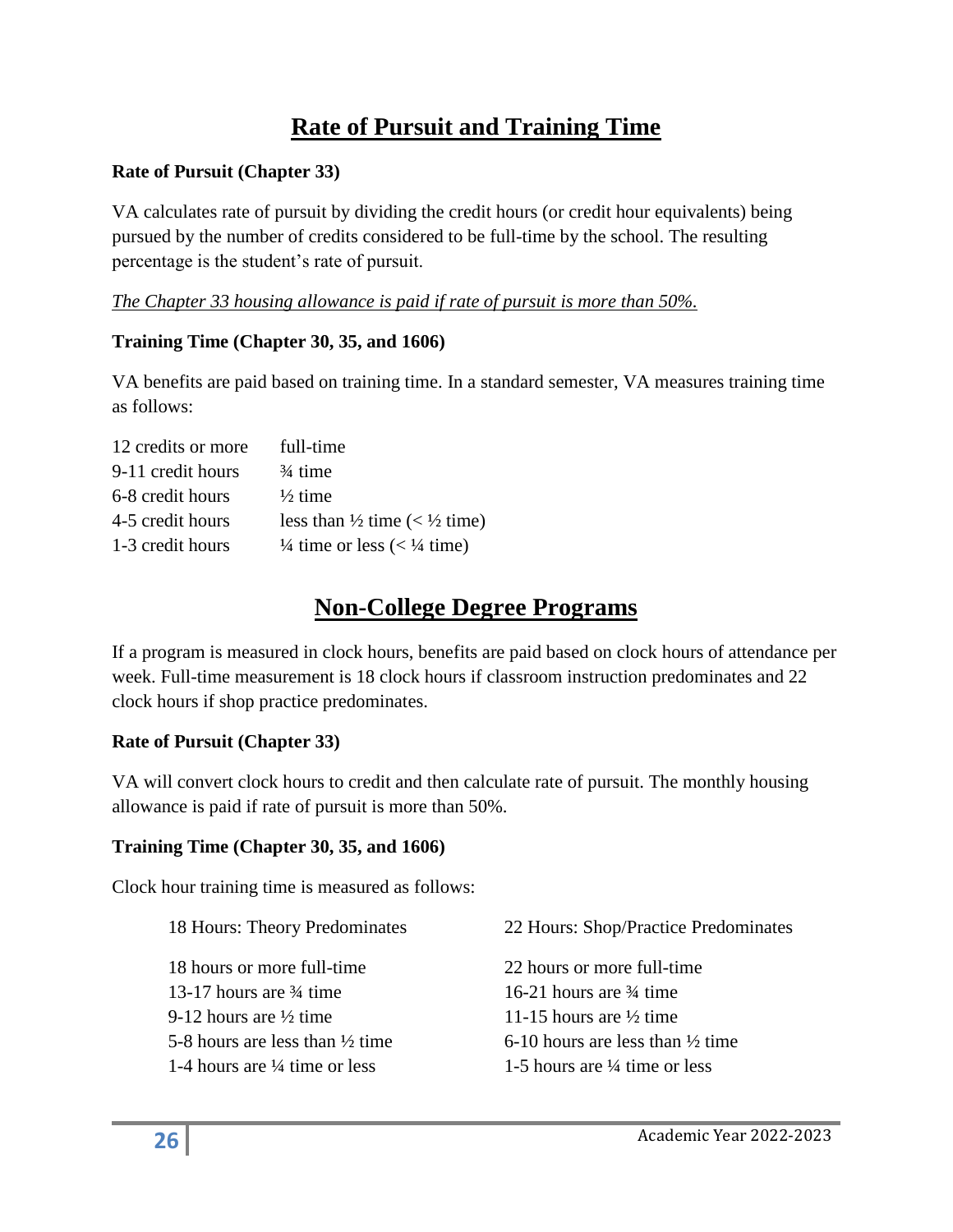# **Credit Hour Equivalency Table**

The training time credit hour equivalency table for Chapter 30, 35, and 1606 shows undergraduate training time for nonstandard length semesters at schools where 12 credit is fulltime.

Calculate the number of weeks by counting the number of days in the enrollment period (first day through the last day) and dividing by 7. Disregard a remainder of 3 days or less and consider a remainder of 4 days or more a full week.

| Weeks $\rightarrow$         | 15 to 19            | 14                         | 13            | 12                         | 11                         | 10                         |
|-----------------------------|---------------------|----------------------------|---------------|----------------------------|----------------------------|----------------------------|
| Credit $\blacktriangledown$ | <b>Fall /Spring</b> |                            |               |                            |                            | <b>Summer</b>              |
| 12 or more                  | ${\rm FT}$          | $\mathop{\rm FT}\nolimits$ | FT            | ${\rm FT}$                 | $\mathop{\rm FT}\nolimits$ | FT                         |
| 11                          | $\frac{3}{4}$       | ${\rm FT}$                 | ${\rm FT}$    | $\mathop{\rm FT}\nolimits$ | ${\rm FT}$                 | ${\rm FT}$                 |
| 10                          | $\frac{3}{4}$       | $\mathop{\rm FT}\nolimits$ | FT            | FT                         | $\mathop{\rm FT}\nolimits$ | $\mathop{\rm FT}\nolimits$ |
| 9                           | $\frac{3}{4}$       | $\frac{3}{4}$              | FT            | FT                         | ${\rm FT}$                 | FT                         |
| 8                           | $\frac{1}{2}$       | $\frac{3}{4}$              | $\frac{3}{4}$ | <b>FT</b>                  | FT                         | FT                         |
| $\overline{7}$              | $\frac{1}{2}$       | $\frac{3}{4}$              | $\frac{3}{4}$ | $\frac{3}{4}$              | $\frac{3}{4}$              | $\mathop{\rm FT}\nolimits$ |
| 6                           | $\frac{1}{2}$       | $\frac{1}{2}$              | $\frac{1}{2}$ | $\frac{3}{4}$              | $\frac{3}{4}$              | $\frac{3}{4}$              |
| $\overline{5}$              | <1/2                | $\frac{1}{2}$              | $\frac{1}{2}$ | $\frac{1}{2}$              | $\frac{1}{2}$              | $\frac{3}{4}$              |
| $\overline{4}$              | <1/2                | <1/2                       | <1/2          | $\frac{1}{2}$              | $\frac{1}{2}$              | $\frac{1}{2}$              |
| $\overline{3}$              | $\frac{1}{4}$       | $\frac{1}{4}$              | <1/2          | <1/2                       | <1/2                       | <1/2                       |
| $\overline{2}$              | $\frac{1}{4}$       | $\frac{1}{4}$              | $\frac{1}{4}$ | $\frac{1}{4}$              | $\frac{1}{4}$              | $\frac{1}{4}$              |
| $\mathbf{1}$                | $\frac{1}{4}$       | $\frac{1}{4}$              | $\frac{1}{4}$ | $\frac{1}{4}$              | $\frac{1}{4}$              | $\frac{1}{4}$              |

# **Reduction in Credit Hours**

A reduction in credit hours during a semester will cause a reduction in benefits. If a student makes an adjustment to their schedule during the semester please notify the SCO at SUSCC. The school certifying official (SCO) will notify the VA through VA-ONCE and the remaining semester of benefits will be pro-rated.

# *Any reduction in benefits may cause an overpayment and the student is responsible for any recoupment due to the VA*.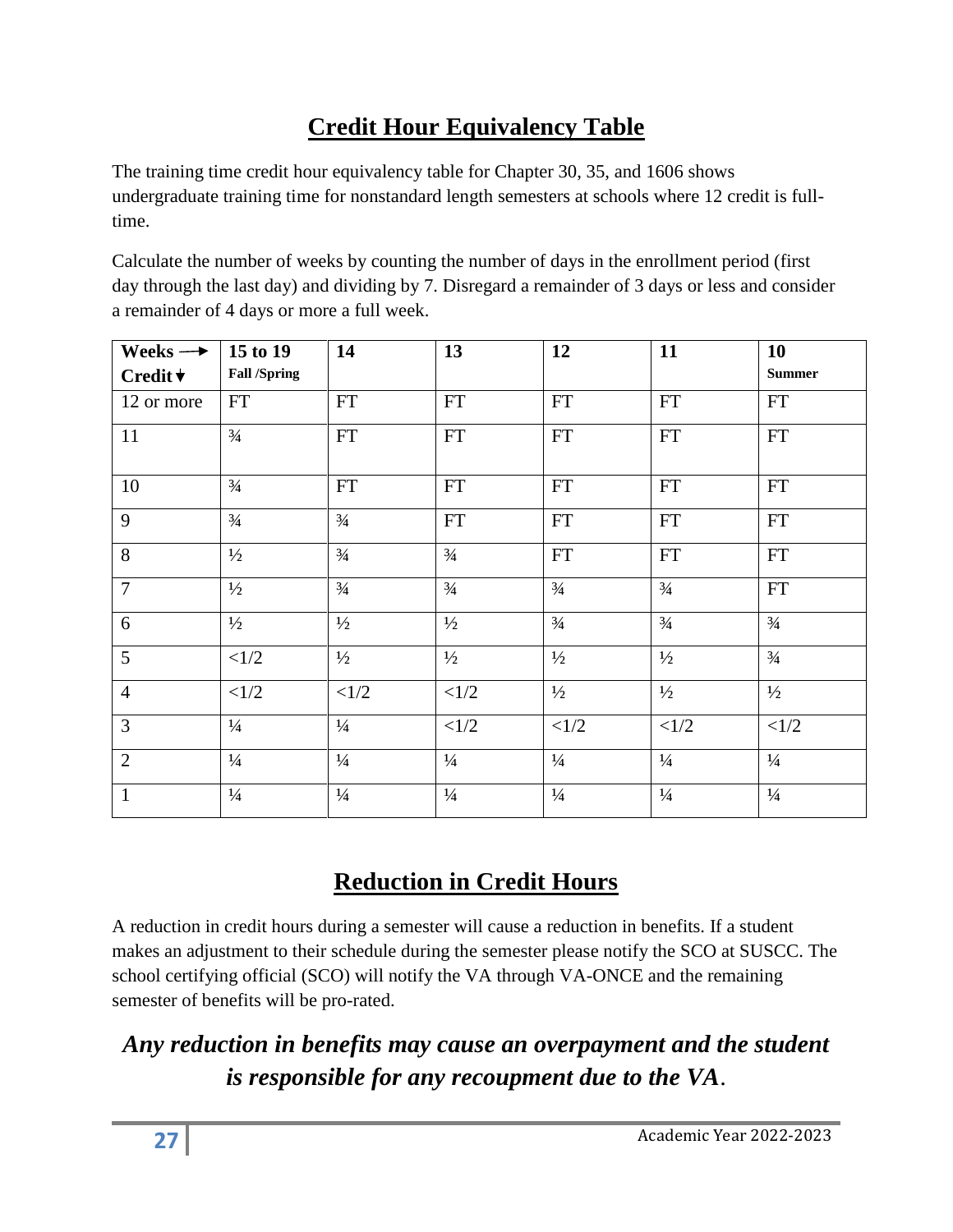## **REPEAT COURSES**

Courses that may need to be repeated for various reasons must be approved by the SCO at SUSCC. VA educational benefits will not cover repeat course(s) if a previous course has been taken and passed with a passing grade. Please refer to the SUSCC catalog to determine grade requirements for passing classes.

Courses that can be repeated must meet one of the following criteria:

- Course is required under declared major
- Course grade for previous class was a failing grade based on SUSCC catalog
- Course grade for previous class was a "W" for withdrawal

If there is a special circumstance not listed above please contact the VAO at SUSCC for review.

#### **Standards of Academic Progress for Financial Aid**

All students receiving federal financial aid (Pell Grant, College Work Study, Supplemental Grant, or William D. Ford Direct Loan) must make satisfactory academic progress (SAP). Academic progress must be monitored for all terms of enrollment, whether or not financial aid was received. In accordance with federal guidelines, students receiving federal financial aid at Southern Union State Community College must meet the following requirements:

- 1. Status Review: Academic progress will be assessed at the time a student is awarded and at the end of each semester after grades have been posted to academic history by the Registrar's Office. You will receive one of the following status notifications:
	- Pass: Your status was reviewed and you are eligible to receive aid for the following term.
	- Warning: Your status was reviewed and you are not meeting the minimum SAP guidelines. You will be put on a "Warning" status and allowed to keep aid for one term. Your continued eligibility will be determined after the next term check point.
	- Failure: Your status was reviewed after the check point of a "Warning" classification and it was found that you do not qualify for financial aid for the following term.
	- Close to Max: Your status was reviewed and you are close to reaching your maximum timeframe in credit hour limit. You will continued to be monitored until you have exhausted your eligibility. Your continued eligibility will be determined after the next term check point.
	- Max: Your status was reviewed after the check point of a "Close to Max" classification and it has been determined you have exceeded the maximum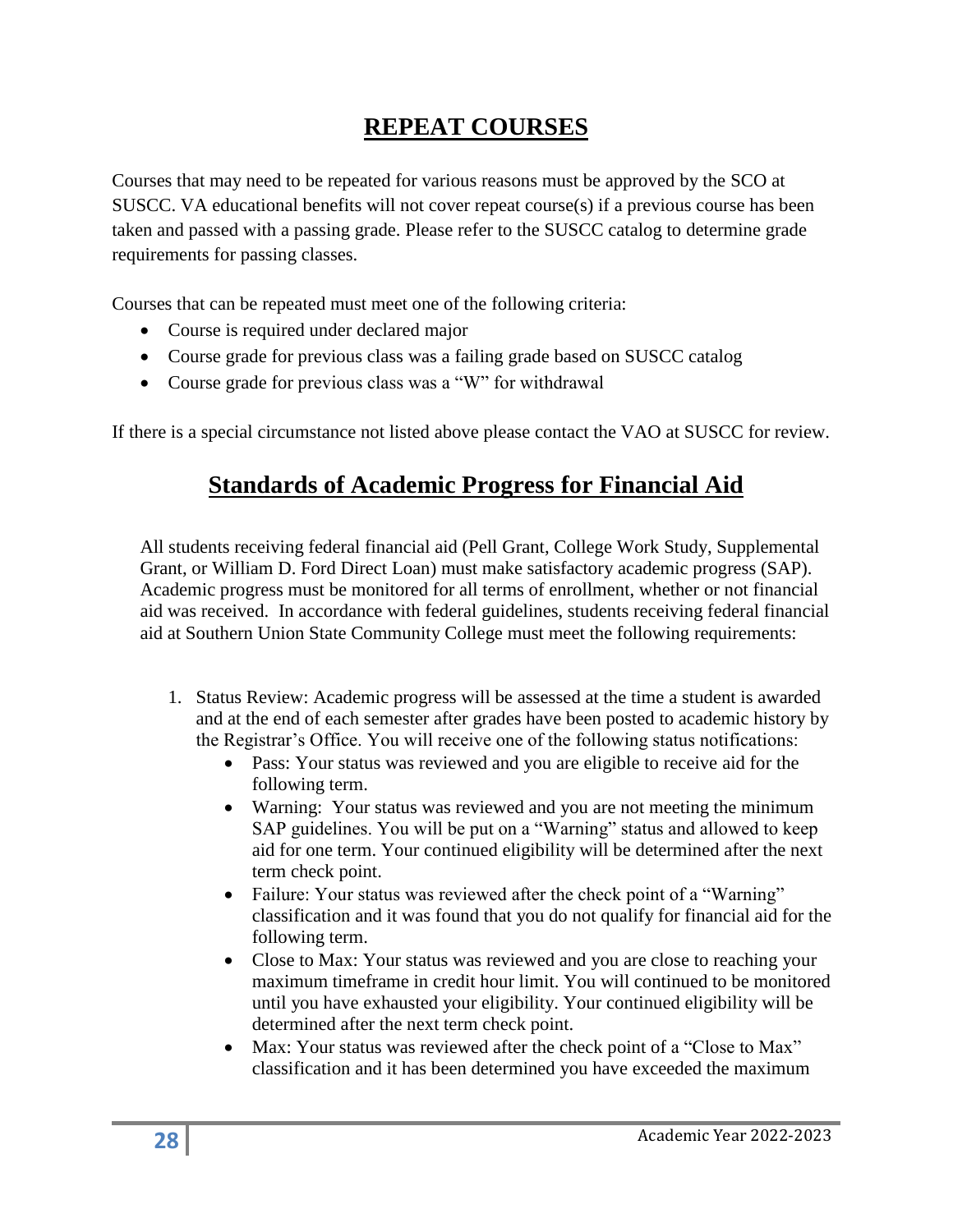timeframe in credit hours. You no longer qualify for federal financial aid assistance.

*\*There is no warning semester for Maximum Timeframe.*

2. Maximum Time frame: Students may receive financial aid for a period of time not to exceed 1 ½ times the normal length of their specific program of study. For example, students in an Associate in Science Degree requiring 64 credit hours will have a maximum of 96 hour to complete the program. Students who transfer from other colleges will have all credit hours accepted by Southern Union included in the 96 hour total. The length of programs may vary.

\*All attempted courses, to include transfer credits accepted by the institution, incompletes, periods where academic bankruptcy or course forgiveness was applied, and developmental courses, must be factored into the calculation of Maximum Timeframe.

3. Grade Point Average Standard: Each student will be expected to meet or exceed the following GPA at the indicated points in his/her program of study:

| Long-Term Certificates and Degrees: | Short- |
|-------------------------------------|--------|
| Term Certificates:                  |        |

| Credit Hours           | Minimum Cumulative GPA | Credit Hours         |
|------------------------|------------------------|----------------------|
| Minimum Cumulative GPA |                        |                      |
| 1-21 semester hours    | 1.50                   | 1-12 semester hours  |
| 1.50                   |                        |                      |
| 22-32 semester hours   | 1.75                   | $13+$ semester hours |
| 2.00                   |                        |                      |
| $33+$ semester hours   | 2.00                   |                      |

\*Transfer credits (if applicable) are not included in GPA calculation. Academic bankruptcy and course forgiveness courses must be factored into the GPA calculation. Incompletes are not averaged into the GPA calculation until the grade has been updated to reflect the student's actual grade for the course.

4. Pace Standard: Each student will be expected to meet or exceed the following Pace of Progression at the indicated points in his/her program of study:

 Long-Term Certificates and Degrees: Short-Term Certificates:

| Credit Hours                   | Minimum Completion Rate | Credit Hours         |
|--------------------------------|-------------------------|----------------------|
| <b>Minimum Completion Rate</b> |                         |                      |
| 1-21 semester hours            | 58%                     | 1-12 semester hours  |
| 58%                            |                         |                      |
| 22-32 semester hours           | 62%                     | $13+$ semester hours |
| 67%                            |                         |                      |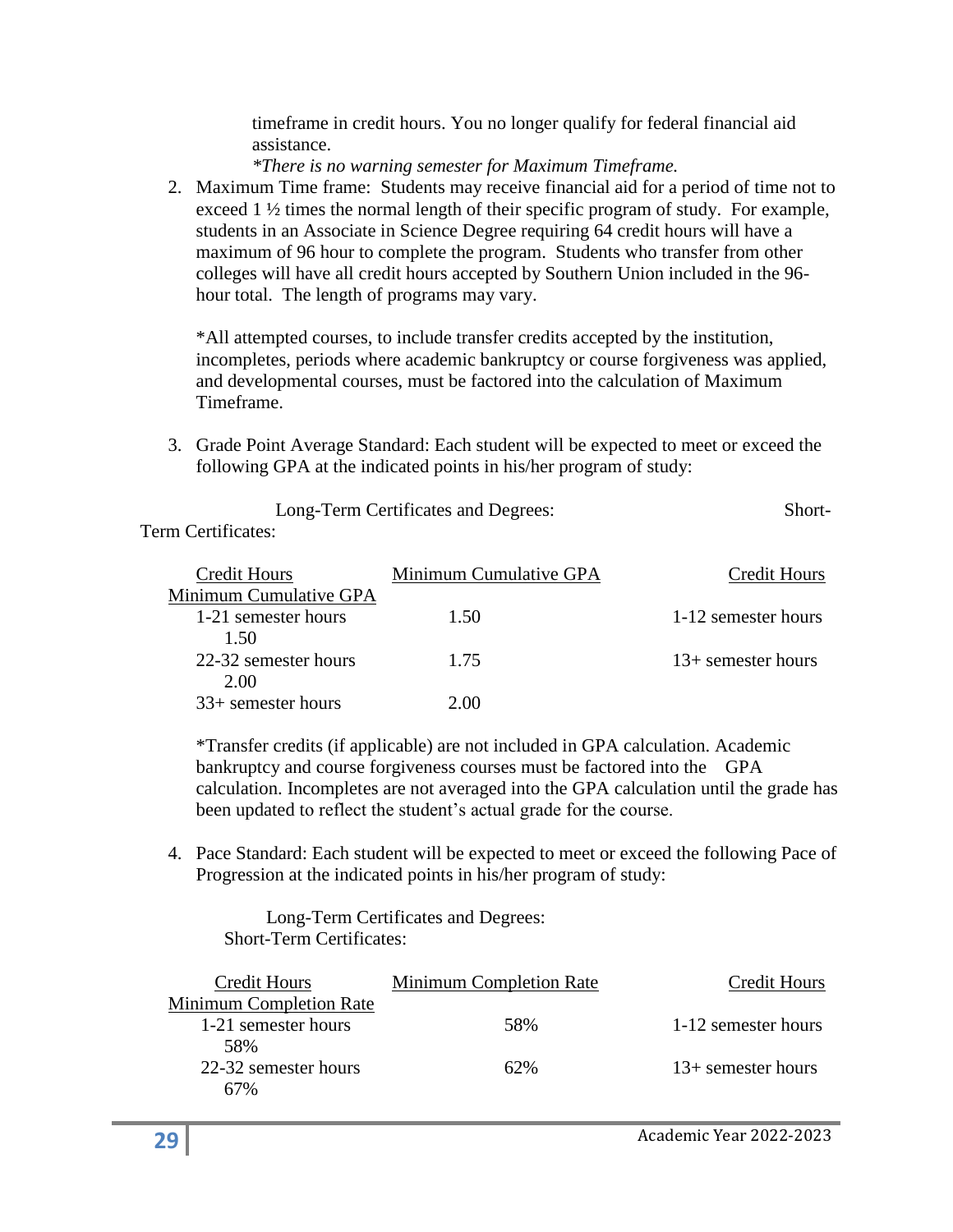#### $33+$  semester hours 67%

\*If a student repeats a course which was previously successfully completed, the credit hours obtained the second time the course is attempted do not count toward the minimum number of academic hours required for program completion. Withdrawals count as hours attempted but not earned. Academic bankruptcy and course forgiveness courses must be factored into the completion rate. Incomplete grades are calculated in attempted but not passed for Pace.

- 5. Developmental courses: A student may not enroll in the same developmental course more than three times and continue to receive financial assistance. A federal financial aid recipient may not receive aid for more than 30 semester hours of developmental work. In addition, effective beginning Fall Semester 2011, developmental hours taken will be included when determining a student's grade point average and pace standards progress for financial aid, including the maximum time frame allotment.
- 6. Academic suspension: When a student is suspended, whether the student serves the suspension or is readmitted upon appeal, the student is not eligible to receive financial aid for the duration of the suspension. To regain eligibility, the student must attain the minimum cumulative GPA required for the number of credit hours attempted, or make a 2.0 GPA for the term.
- 7. Change in program: A student may change his/her program of study; however, this may cause the student to exceed the maximum time frame for financial aid. All hours attempted in all programs are counted in the maximum time frame allowed for the student's current program of study.
- 8. Regaining eligibility: In order to regain eligibility, a student must attend Southern Union at his/her own expense until the standards outlined in this policy are met.
- 9. Appeal Process: A student who loses his/her eligibility for financial aid because of a failure to meet the academic progress requirements may appeal if there are extenuating circumstances. The student must submit a completed Financial Aid Appeal Form and supporting documentation of the extenuating circumstances. The student will be allowed to appeal one time. The Financial Aid Committee will review all appeals and the decision of the committee is final. Each student will be notified in writing as to the outcome of his/her appeal. An approved appeal is void after three (3) consecutive semesters of non-enrollment.
- 10. Beginning with the 2012-2013 academic year, the Pell Grant duration of eligibility will be 600%, which is the equivalent of 12 full-time semesters. The new Pell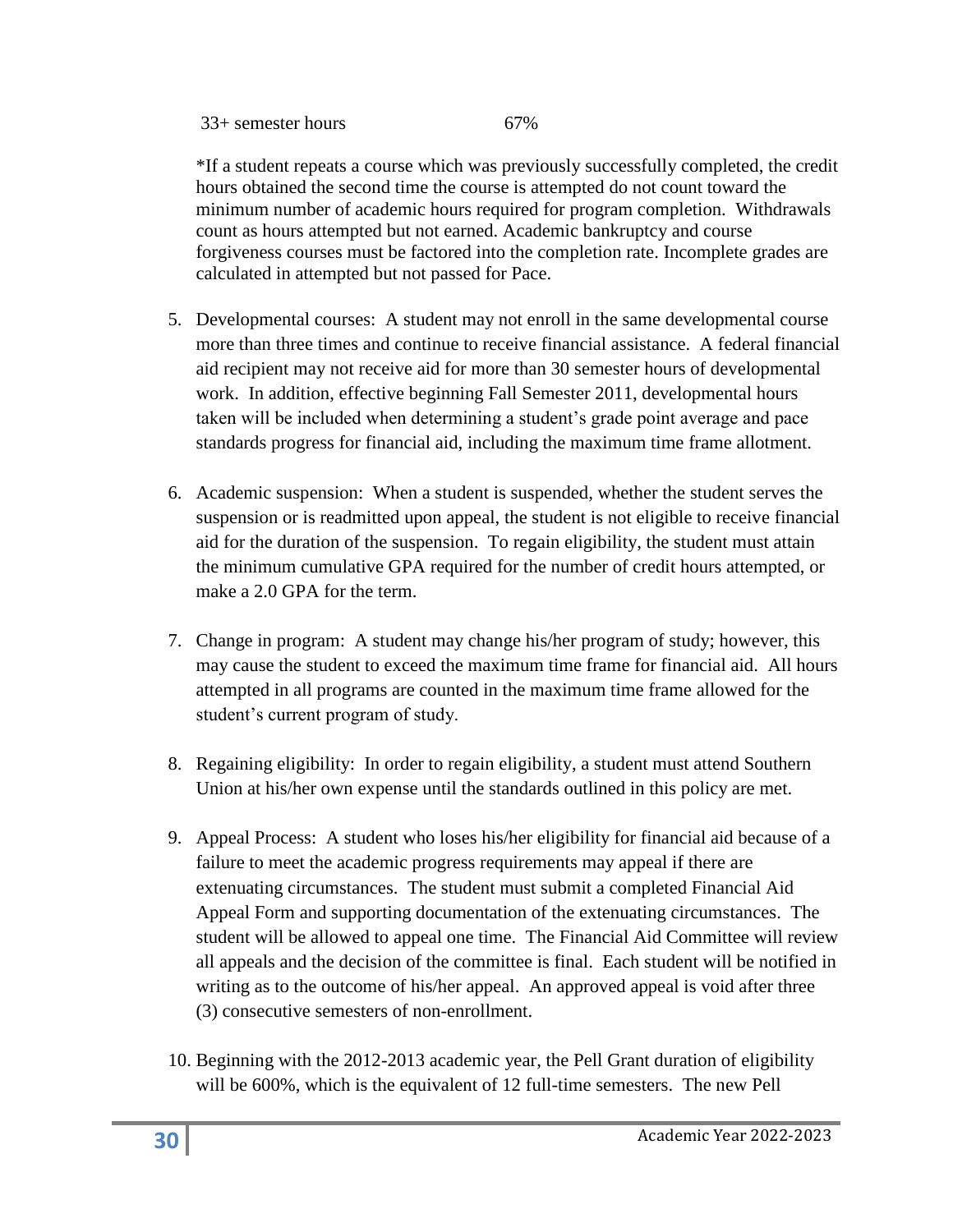Lifetime Eligibility Used (LEU) limit of 600% will apply to all Pell recipients regardless of when they first began receiving Pell Grant funds.

#### **Effects on VA Educational Benefits**

#### **If a student using VA Educational Benefits is put on suspension, the VA Educational benefits are stopped immediately based on the date of suspension and will not resume until the student is re-admitted into the college.**

The Veterans Affairs Office at Southern Union State Community College Certifies your enrollment status, programs and academic progress.

All questions concerning payment status are to be referred to the Department of Veterans Affairs at 1 (800) 442-4551 or by sending an electronic inquiry through [www.gibill.va.gov.](http://www.gibill.va.gov/)

## **Verifying Attendance**

If you receive the Montgomery GI Bill Chapter 30, Chapter 33, or Chapter 1606, you must verify your attendance before payment is processed. You will not receive payment until VA receives your verification. You will have to verify your attendance on the last day of each month. You may do so via the automated telephone system at 1-888-442-4551 or via the Web Automated Verification of Enrollment (WAVE) at https://www.gibill.va.gov/wave/default.cfm.

## **Direct Deposit**

EFT (Electronic Funds Transfer) processing, also known as "Direct Deposit," is now available to recipients of several of the VA education benefit programs. To find out if you can use Direct Deposit, to stop or change your Direct Deposit, call 1 (877) 838-2778.

## **Work Study**

The Work-Study program allows a VA student to earn the Federal or state minimum wage (whichever is higher) for up to 1,300 hours per year. The benefit is tax free and allows each VA student to "earn while he/she learns" the student must be pursuing an approved post-secondary program of education on at least a three-quarter time basis.

The VA Work-Study student may only perform VA related work. This work might include preparing and processing VA enrollment certifications, checking VA student attendance records or checking for course changes.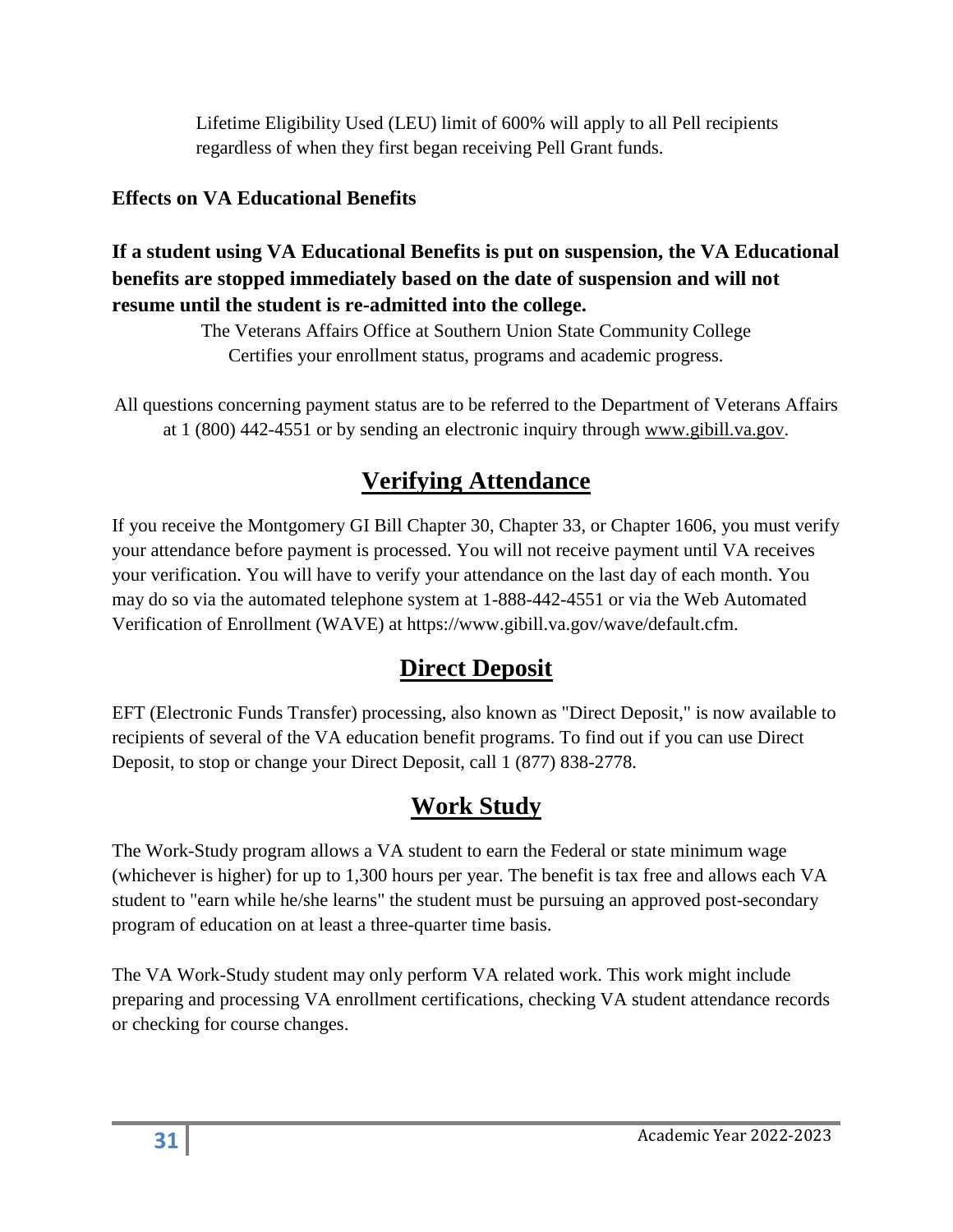# **VA Scholarship Information**

#### **Auburn Veterans Association Scholarship**

The Auburn Veterans Scholarship Foundation of Lee County is awarding one Auburn Veterans Annual Scholarship. An application can be picked up in the Veterans Resource Center at SUSCC.

#### **Military Officers Association of America (MOAA)**

MOAA is a website that offers scholarships, grants, and loan programs for students seeking undergraduate degrees with military service or family with military service. The MOAA website is **<http://www.moaa.org/education/>**.

## **TUTORIAL ASSISTANCE**

#### **Chapter 30, 33, 35, and 1606**

Tutorial assistance may be paid to students under Chapter 30, 33, 35, and 1606. Tutorial assistance is not authorized at this time. Tutorial assistance helps the student pay for necessary tutoring and is a supplement to the student's regular education benefit.

#### **Overview**

VA may pay tutorial assistance to a student receiving education benefits.

The monthly rate may not exceed the cost of tutoring or \$100. The maximum amount payable is \$1200. There is no entitlement change for the first \$600 under Chapter 30 and 1606. There is no entitlement change under Chapter 33 and 35.

#### **Eligibility**

All of the following criterion must be met for a student to be eligible for tutorial assistance.

- The student must be in a post-secondary program  $\frac{1}{2}$  time or more. For Chapter 33, rate of pursuit must be "at least 50%."
- The student must have a deficiency in a course that is part of his or her approved program.
- The student must be enrolled in the course during the semester in which the tutoring is received for the course. Tutoring may not occur between semesters.

# *Southern Union State Community College offers tutoring services on campus free of charge. Please contact the VAO at SUSCC for additional assistance.*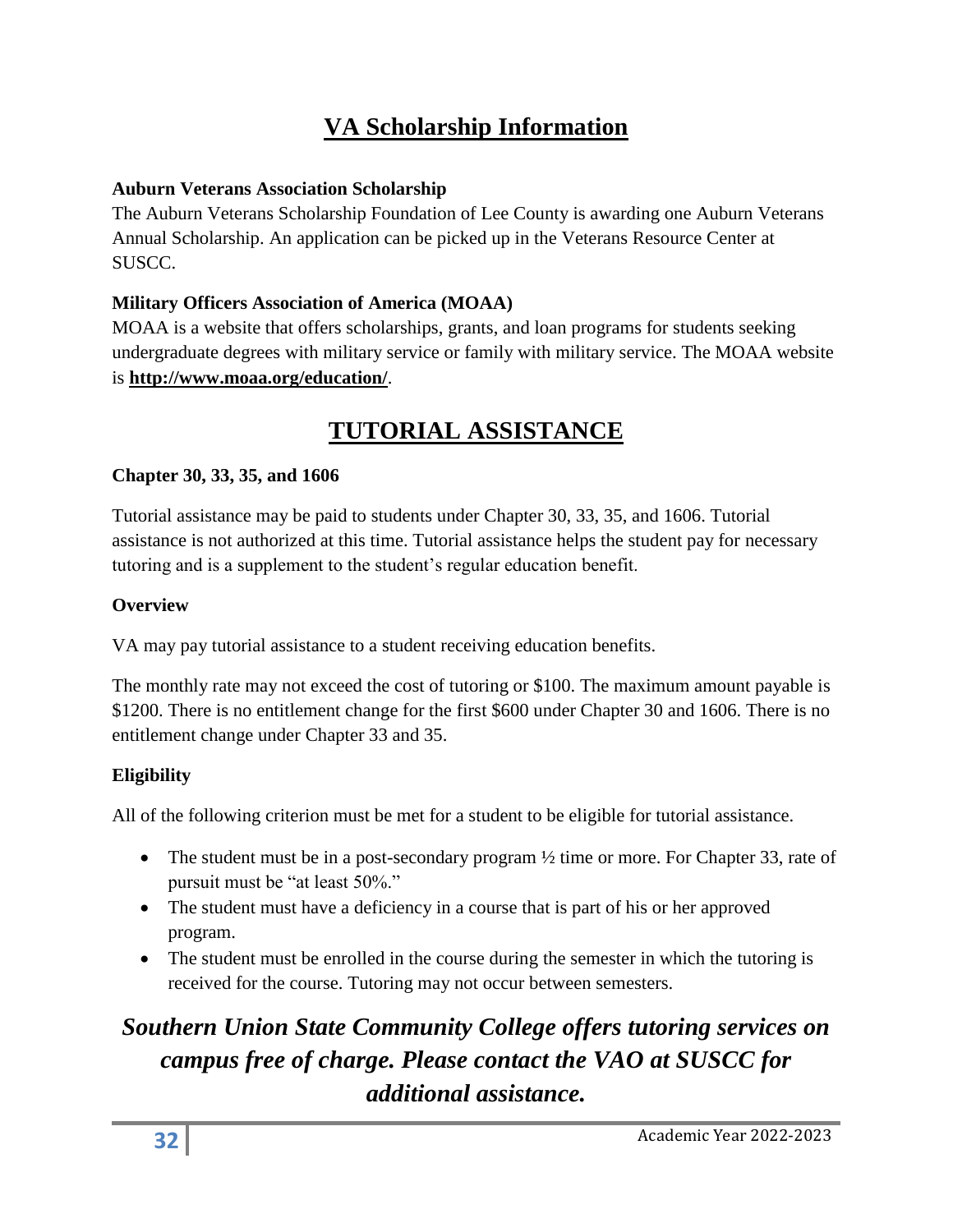## **Reminders**

- ➢ Southern Union does not participate in the advance payment procedure for Veterans. Any tuition and fees not paid by the VA is the student's responsibility at the day of registration.
- $\triangleright$  Once the student registers for classes, his/her enrollment certification is submitted to the VA Regional Office in Muskogee, OK. It normally takes about six weeks before the Veteran receives his/her first monthly housing allowance. After that initial delay, future checks should be received at the first of every month.
- $\triangleright$  In order to receive full time benefits, a student must take a minimum of twelve (12) hours per semester. Less than full time will result in a reduction in the monthly benefits. If a student drops in hours, he/she is responsible for notifying the VAO at SUSCC and repaying the VA any overpayments that may occur because of the reduction in credit hours.
- $\triangleright$  It is the Veteran's responsibility to keep the college certifying official informed of the enrollment status for each semester. You must report any change of hours, curriculum, address, or ending date of enrollment at SUSCC when you plan to transfer and/or drop out of school for any period of time.
- $\triangleright$  All transfer students must have a copy of their academic and military transcripts mailed to the Records Office:

Southern Union State Community College

Admissions/Records

P.O. Box 1000

Wadley, Alabama 36276

- $\triangleright$  Certification will be granted only for those courses which are applicable to the declared program of study (major). Any deviation must be approved by the school certifying official (SCO).
- ➢ The toll-free number of the VA Regional Office is 1-888-442-4551. You can speak with an education case manager Monday through Friday during normal business hours; or you can visit the VA website at www.gibill.va.gov.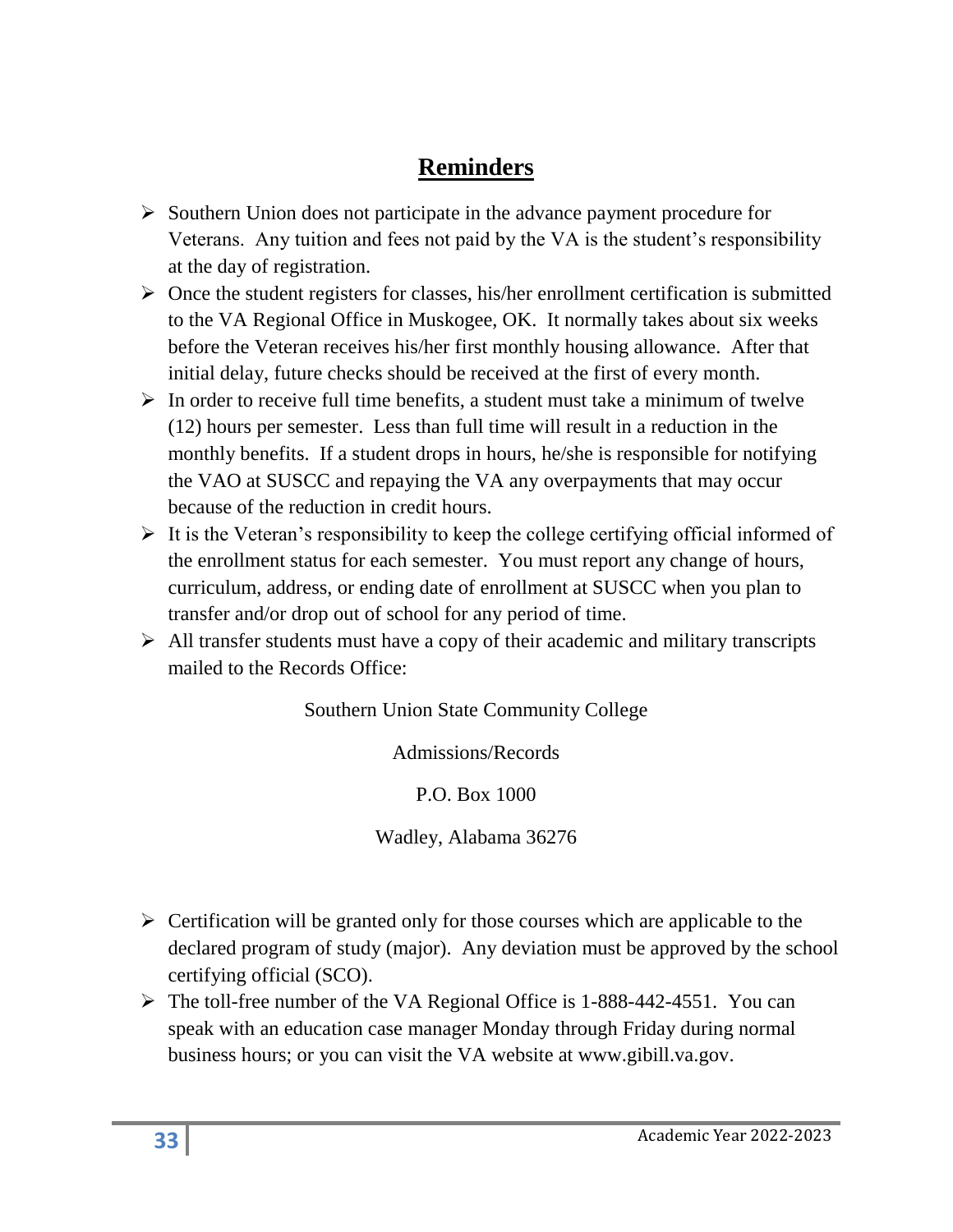#### **VA Forms**

| VA Form 28-1905  | Disable Veterans' (Chapter 31 Veteran Readiness and Employment   |
|------------------|------------------------------------------------------------------|
| $\lambda$        |                                                                  |
| VA Form 22-1990  | Application for VA Benefits (Chapter 30,33, and 1606)            |
| VA Form 22-1990e | Application for Transfer of Entitlement                          |
| VA Form 22-1995  | Change of Program or Place of Training (Chapter 30,33, and 1606) |
| VA Form 22-5490  | Application for Survivors and Dependents (Chapter 35)            |
| VA Form 22-5495  | Change of Program or Place of Training (Chapter 35)              |
| VA Form 22-1999b | <b>Change of Status</b>                                          |

## **Required SUSCC Veterans Resource Center Form**

Statement of Understanding

Enrollment Certification

#### **Important Numbers**

| <b>SUSCC Veterans Affairs Office</b>          | 334-745-6437 ext. 5312 |
|-----------------------------------------------|------------------------|
| Veterans Affairs Regional Office              | 888-442-4551           |
| <b>Monthly Verification</b>                   | 877-823-2378           |
| VA Debt Management Center                     | 800-827-0648           |
| Alabama GI Dependent Scholarship 334-242-5077 |                        |